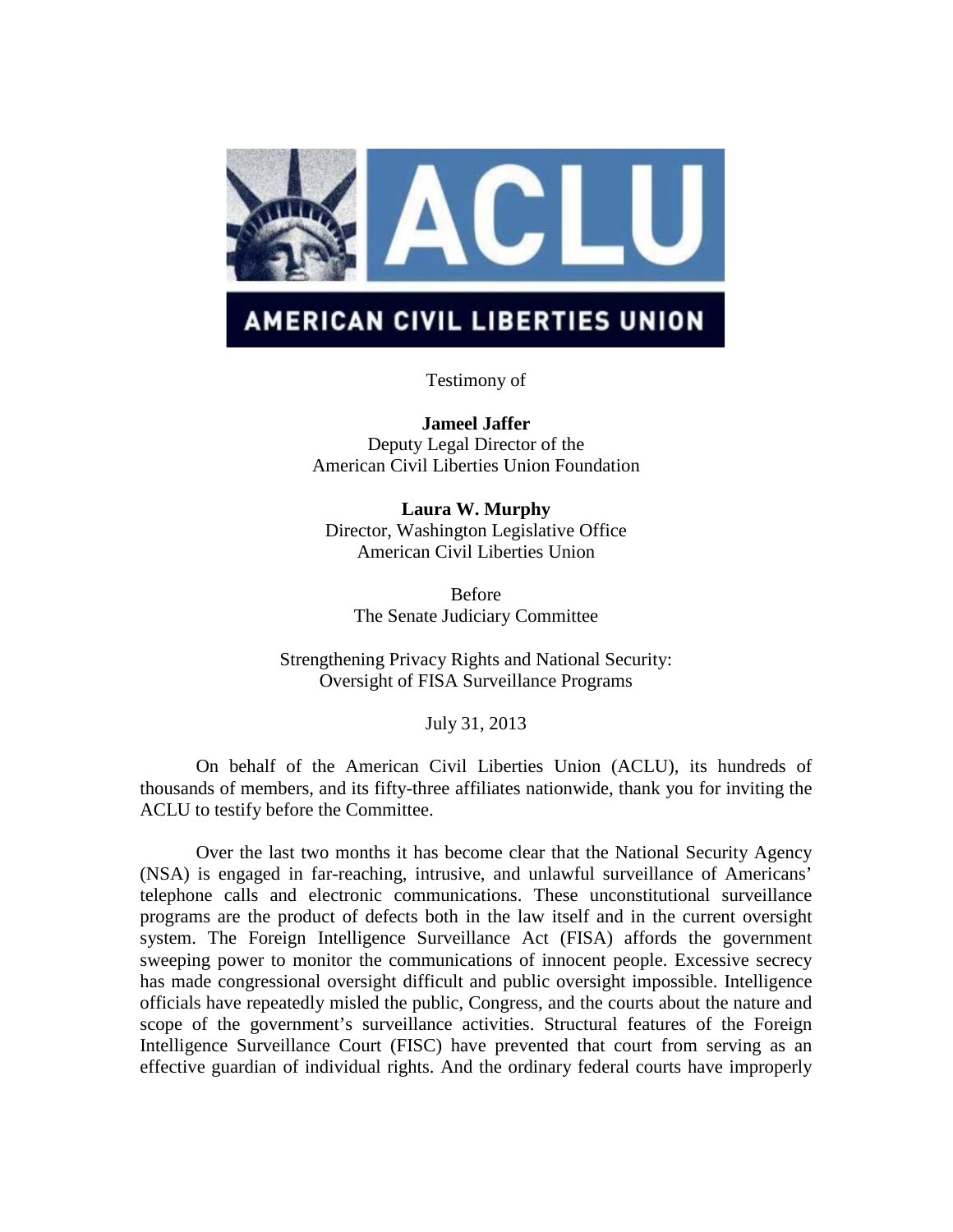used procedural doctrines to place the NSA's activities beyond the reach of the Constitution.

To say that the NSA's activities present a grave danger to American democracy is no overstatement. Thirty-seven years ago, after conducting a comprehensive investigation into the intelligence abuses of the previous decades, the Church Committee warned that inadequate regulations on government surveillance "threaten[ed] to undermine our democratic society and fundamentally alter its nature." This warning should have even more resonance today, because in recent decades the NSA's resources have grown, statutory and constitutional limitations have been steadily eroded, and the technology of surveillance has become exponentially more powerful.

Because the problem Congress confronts today has many roots, there is no single solution to it. It is crucial, however, that Congress take certain steps immediately.

First, it should amend relevant provisions of FISA to prohibit suspicionless, "dragnet" monitoring or tracking of Americans' communications. Amendments of this kind should be made to the FISA Amendments Act, to FISA's so-called "business records" provision, and to the national security letter authorities.

Second, it should end the unnecessary and corrosive secrecy that has obstructed congressional and public oversight. It should require the publication of FISC opinions insofar as they evaluate the meaning, scope, or constitutionality of the foreignintelligence laws. It should require the government to publish basic statistical information about the government's use of foreign-intelligence authorities. And it should ensure that "gag orders" associated with national security letters and other surveillance directives are limited in scope and duration, and imposed only when necessary.

Third, it should ensure that the government's surveillance activities are subject to meaningful judicial review. It should clarify by statute the circumstances in which individuals can challenge government surveillance in ordinary federal courts. It should provide for open and adversarial proceedings in the FISC when the government's surveillance applications raise novel issues of statutory or constitutional interpretation. It should also pass legislation to ensure that the state secrets privilege is not used to place the government's surveillance activities beyond the reach of the courts.

Thank you again for the invitation to testify. We appreciate the Committee's attention to this set of issues.

# **I. Metadata surveillance under Section 215 of the Patriot Act**

On June 5, 2013, *The Guardian* disclosed a previously secret FISC order that compels a Verizon subsidiary, Verizon Business Network Services (VBNS), to supply the government with records relating to every phone call placed on its network between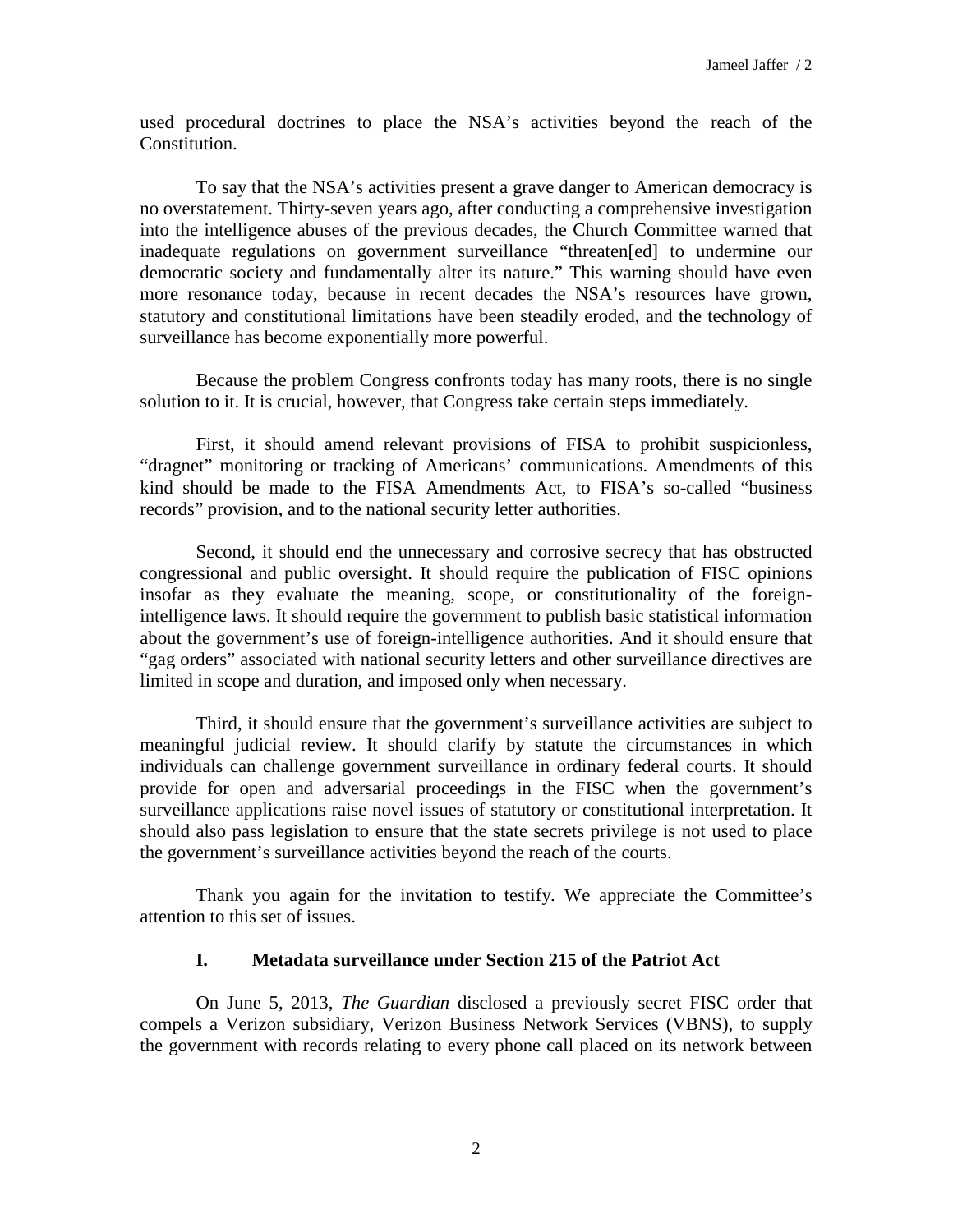April 25, 20[1](#page-2-0)3 and July 19, 2013.<sup>1</sup> The order directs VBNS to produce to the NSA "on an ongoing daily basis . . . all call detail records or 'telephony metadata'" relating to its customers' calls, including those "wholly within the United States."[2](#page-2-1) As many have noted, the order is breathtaking in its scope. It is as if the government had seized every American's address book—with annotations detailing which contacts she spoke to, when she spoke with them, for how long, and (possibly) from which locations.

News reports since the disclosure of the VBNS order indicate that the mass acquisition of Americans' call details extends beyond customers of VBNS, encompassing subscribers of the country's three largest phone companies: Verizon, AT&T, and Sprint.<sup>[3](#page-2-2)</sup> Members of the congressional intelligence committees have confirmed that the order issued to VBNS is part of a broader program under which the government has been collecting the telephone records of essentially all Americans for at least seven years.<sup>[4](#page-2-3)</sup>

Intelligence officials have said that the government does not "indiscriminately sift through" the phone-record database. Instead, it queries the database "only when there is reasonable suspicion, based on specific and articulated facts, that an indentifier is associated with specific foreign terrorist organizations."[5](#page-2-4) According to a statement released by the government last month, "less than 300 unique identifiers met this standard and were queried" in  $2012<sup>6</sup>$  $2012<sup>6</sup>$  $2012<sup>6</sup>$  But even if the government ran queries on only 300 unique identifiers in 2012, those searches implicated the privacy of millions of Americans. Intelligence officials have explained that analysts are permitted to examine the call

 $\overline{a}$ 

<span id="page-2-1"></span><sup>2</sup> Secondary Order, *In Re Application of the FBI for an Order Requiring the Production of Tangible Things from Verizon Bus. Network Servs., Inc. on Behalf of MCI Commc'n Servs., Inc. d/b/a Verizon Bus. Servs.*, No. BR 13-80 at 2 (FISA Ct. Apr. 25, 2013), *available at* http://bit.ly/11FY393.

<span id="page-2-2"></span><sup>3</sup> *See* Siobhan Gorman et al., *U.S. Collects Vast Data Trove*, Wall St. J., June 7, 2013, http://on.wsj.com/11uD0ue ("The arrangement with Verizon, AT&T and Sprint, the country's three largest phone companies means, that every time the majority of Americans makes a call, NSA gets a record of the location, the number called, the time of the call and the length of the conversation, according to people familiar with the matter. . . . AT&T has 107.3 million wireless customers and 31.2 million landline customers. Verizon has 98.9 million wireless customers and 22.2 million landline customers while Sprint has 55 million customers in total."); Siobhan Gorman & Jennifer Valentino-DeVries, *Government Is Tracking Verizon Customers' Records*, Wall St. J., June 6, 2013, http://on.wsj.com/13mLm7c.

<span id="page-2-3"></span><sup>4</sup> Dan Roberts & Spencer Ackerman, *Senator Feinstein: NSA Phone Call Data Collection in Place 'Since 2006,'* Guardian, June 6, 2013, http://bit.ly/13rfxdu; *id.* (Senator Saxby Chambliss: "This has been going on for seven years.").

<span id="page-2-4"></span><sup>5</sup> *See, e.g.*, *How Disclosed NSA Programs Protect Americans, and Why Disclosure Aids Our Adversaries: Hearing Before the H. Permanent Select Intelligence Comm.*, 113th Cong. (June 18, 2013) (testimony of NSA Deputy Director John C. Inglis), http://bit.ly/15kZ9wh.

<span id="page-2-5"></span><sup>6</sup> *See, e.g.*, Ellen Nakashima, *Call Records of Fewer Than 300 People Were Searched in 2012, U.S. Says*, Wash. Post, June 15, 2013, http://wapo.st/148Z7Wm.

<span id="page-2-0"></span><sup>1</sup> *See* Glenn Greenwald, *NSA Collecting Phone Records of Millions of Verizon Customers Daily*, Guardian, June 5, 2013, http://bit.ly/13jsdlb.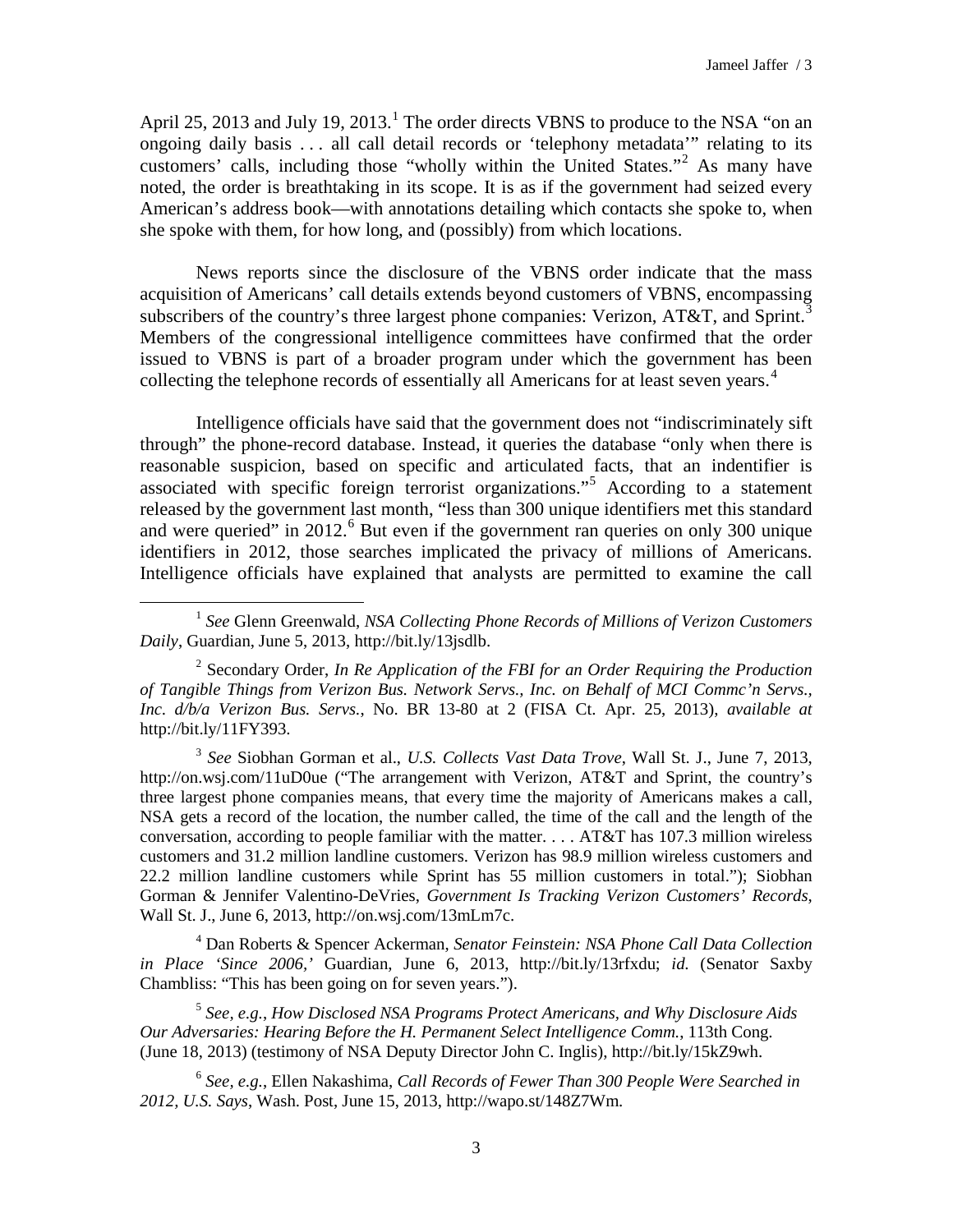records of all individuals within three "hops" of a specific target.<sup>[7](#page-3-0)</sup> As a result, a query yields information not only about the individual thought to be "associated with [a] specific foreign terrorist organization[]" but about all of those separated from that individual by one, two, or three degrees. Even if one assumes, conservatively, that each person has an average of 40 unique contacts, an analyst who accessed the records of everyone within three hops of an initial target would have accessed records concerning more than two million people.<sup>[8](#page-3-1)</sup> Multiply that figure by the 300 phone numbers the NSA says that it searched in 2012, and by the seven years the program has apparently been in place, and one can quickly see how official efforts to characterize the extent and impact of this program are deeply misleading.

# **a. The metadata program is not authorized by statute**

The metadata program has been implemented under Section 215 of the Patriot Act—sometimes referred to as FISA's "business records" provision—but this provision does not permit the government to track all Americans' phone calls, let alone over a period of seven years.

As originally enacted in 1998, FISA's business records provision permitted the FBI to compel the production of certain business records in foreign intelligence or international terrorism investigations by making an application to the FISC. *See* 50 U.S.C. §§ 1861-62 (2000 ed.). Only four types of records could be sought under the statute: records from common carriers, public accommodation facilities, storage facilities, and vehicle rental facilities. 50 U.S.C. § 1862 (2000 ed.). Moreover, the FISC could issue an order only if the application contained "specific and articulable facts giving reason to believe that the person to whom the records pertain[ed] [was] a foreign power or an agent of a foreign power." *Id*.

The business records power was considerably expanded by the Patriot Act.<sup>[9](#page-3-2)</sup> Section 215 of that Act, now codified in 50 U.S.C. § 1861, permitted the FBI to make an application to the FISC for an order requiring

the production of *any tangible things* (including books, records, papers, documents, and other items) for an investigation to obtain foreign intelligence information not concerning a United States person or to protect against international terrorism or clandestine intelligence activities . . . .

50 U.S.C. § 1861(a)(1) (emphasis added).

<span id="page-3-0"></span><sup>7</sup> *See* Pete Yost, *Congress Expresses Anger Over NSA Surveillance Program*, Boston Globe, July 18, 2013, http://b.globe.com/17moqWU.  $\overline{a}$ 

<sup>8</sup> *Id.*

<span id="page-3-2"></span><span id="page-3-1"></span><sup>9</sup> For ease of reference, this testimony uses "business records provision" to refer to the current version of the law as well as to earlier versions, even though the current version of the law allows the FBI to compel the production of much more than business records, as discussed below.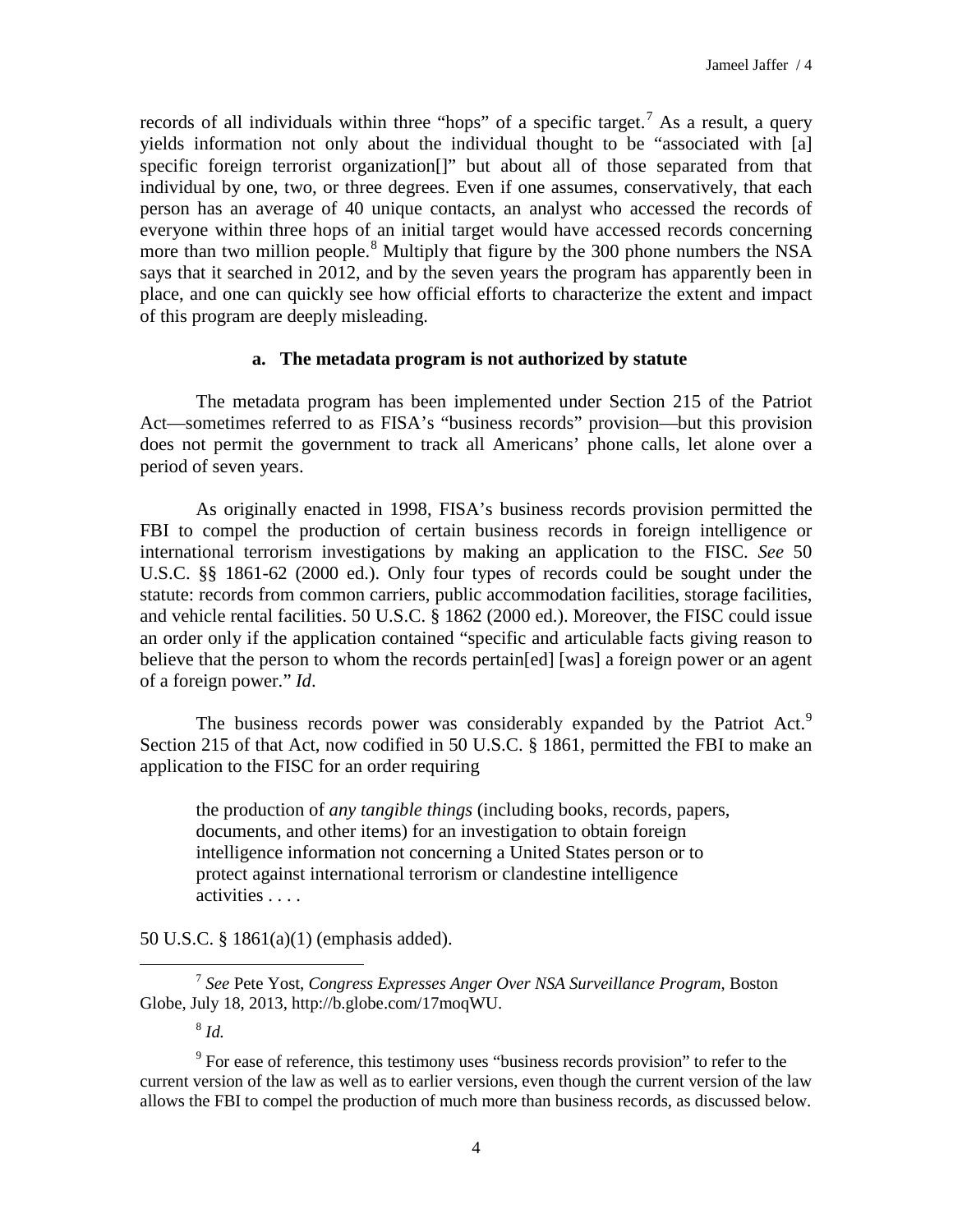No longer limited to four discrete categories of business records, the new law authorized the FBI to seek the production of "any tangible things." *Id*. It also authorized the FBI to obtain orders without demonstrating reason to believe that the target was a foreign power or agent of a foreign power. Instead, it permitted the government to obtain orders where tangible things were "sought for" an authorized investigation. P.L. 107-56, § 215. This language was further amended by the USA PATRIOT Improvement and Reauthorization Act of 2005, P.L. 109-177, § 106(b). Under the current version of the business records provision, the FBI must provide "a statement of facts showing that there are reasonable grounds to believe that the tangible things sought are *relevant*" to a foreign intelligence, international terrorism, or espionage investigation. 50 U.S.C.  $§ 1861(b)(2)(A)$  (emphasis added).<sup>[10](#page-4-0)</sup>

While the Patriot Act considerably expanded the government's surveillance authority, Section 215 does not authorize the metadata program. First, whatever "relevance" might allow, it does not permit the government to cast a seven-year dragnet over the records of every phone call made or received by any American. Indeed, to say that Section 215 authorizes this surveillance is to deprive the word "relevance" of any meaning. The government's theory appears to be that some of the information swept up in the dragnet might become relevant to "an authorized investigation" at some point in the future. The statute, however, does not permit the government to collect information on this basis. *Cf*. Jim Sensenbrenner, *This Abuse of the Patriot Act Must End*, Guardian, June 9, 2013, http://bit.ly/18iDA3x ("[B]ased on the scope of the released order, both the administration and the FISA court are relying on an unbounded interpretation of the act that Congress never intended."). The statute requires the government to show a connection between the records it seeks and some specific, existing investigation.

Indeed, the changes that Congress made to the statute in 2006 were meant to ensure that the government did not exploit ambiguity in the statute's language to justify the collection of sensitive information not actually connected to some authorized investigation. As Senator Jon Kyl put it in 2006, "We all know the term 'relevance.' It is a term that every court uses. The relevance standard is exactly the standard employed for the issuance of discovery orders in civil litigation, grand jury subpoenas in a criminal investigation."<sup>[11](#page-4-1)</sup>

As Congress recognized in 2006, relevance is a familiar standard in our legal system. It has never been afforded the limitless scope that the executive branch is

<span id="page-4-0"></span> $10$  Records are presumptively relevant if they pertain to (1) a foreign power or an agent of a foreign power; (2) the activities of a suspected agent of a foreign power who is the subject of such authorized investigation; or (3) an individual in contact with, or known to, a suspected agent of a foreign power who is the subject of such authorized investigation. This relaxed standard is a significant departure from the original threshold, which, as noted above, required an individualized inquiry.

<span id="page-4-1"></span><sup>11</sup> Jennifer Valentino-Devries & Siobhan Gorman, *Secret Court's Redefinition of 'Relevant' Empowered Vast NSA Data-Gathering*, Wall St. J., July 8, 2013, http://on.wsj.com/13x8QKU.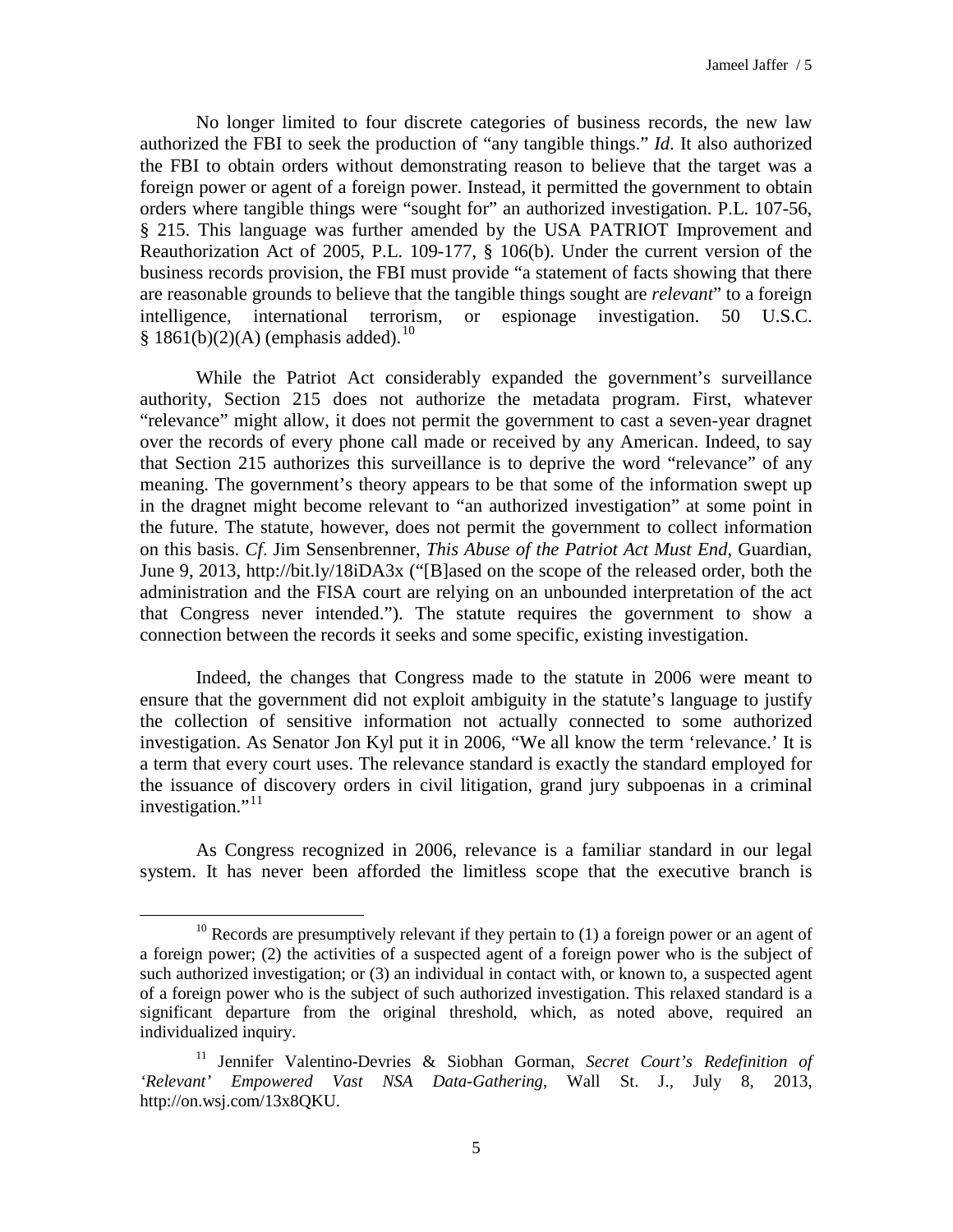affording it now. Indeed, in the past, courts have carefully policed the outer perimeter of "relevance" to ensure that demands for information are not unbounded fishing expeditions. *See, e.g.*, *In re Horowitz*, 482 F.2d 72, 79 (2d Cir. 1973) ("What is more troubling is the matter of relevance. The [grand jury] subpoena requires production of all documents contained in the files, without any attempt to define classes of potentially relevant documents or any limitations as to subject matter or time period.").<sup>[12](#page-5-0)</sup> The information collected by the government under the metadata program goes far beyond anything a court has ever allowed under the rubric of "relevance."<sup>[13](#page-5-1)</sup>

### **b. The metadata program is unconstitutional**

President Obama and intelligence officials have been at pains to emphasize that the government is collecting metadata, not content. The suggestion that metadata is somehow beyond the reach of the Constitution, however, is not correct. For Fourth Amendment purposes, the crucial question is not whether the government is collecting content or metadata but whether it is invading reasonable expectations of privacy. In the case of bulk collection of Americans' phone records, it clearly is.

The Supreme Court's recent decision in *United States v. Jones*, 132 S. Ct. 945 (2012), is instructive. In that case, a unanimous Court held that long-term surveillance of an individual's location constituted a search under the Fourth Amendment. The Justices reached this conclusion for different reasons, but at least five Justices were of the view that the surveillance infringed on a reasonable expectation of privacy. Justice Sotomayor observed that tracking an individual's movements over an extended period allows the government to generate a "precise, comprehensive record" that reflects "a wealth of detail about her familial, political, professional, religious, and sexual associations." *Id*. (Sotomayor, J., concurring).

The same can be said of the tracking now taking place under Section 215. Call records can reveal personal relationships, medical issues, and political and religious affiliations. Internet metadata may be even more revealing, allowing the government to learn which websites a person visits, precisely which articles she reads, whom she corresponds with, and whom *those* people correspond with.

The long-term surveillance of metadata constitutes a search for the same reasons that the long-term surveillance of location was found to constitute a search in *Jones*. In fact, the surveillance held unconstitutional in *Jones* was narrower and shallower than the surveillance now taking place under Section 215. The location tracking in *Jones* was meant to further a specific criminal investigation into a specific crime, and the

<sup>12</sup> *See also Hale v. Henkel*, 201 U.S. 43, 76-77 (1906).

<span id="page-5-1"></span><span id="page-5-0"></span> $13$  The metadata program also violates Section 215 because the statute does not authorize the prospective acquisition of business records. The text of the statute contemplates "release" of "tangible things" that can be "fairly identified," and "allow[s] a reasonable time" for providers to "assemble[]" those things. 50 U.S.C.  $\S$  1861(c)(1)-(2). These terms suggest that Section 215 reaches only business records already in existence.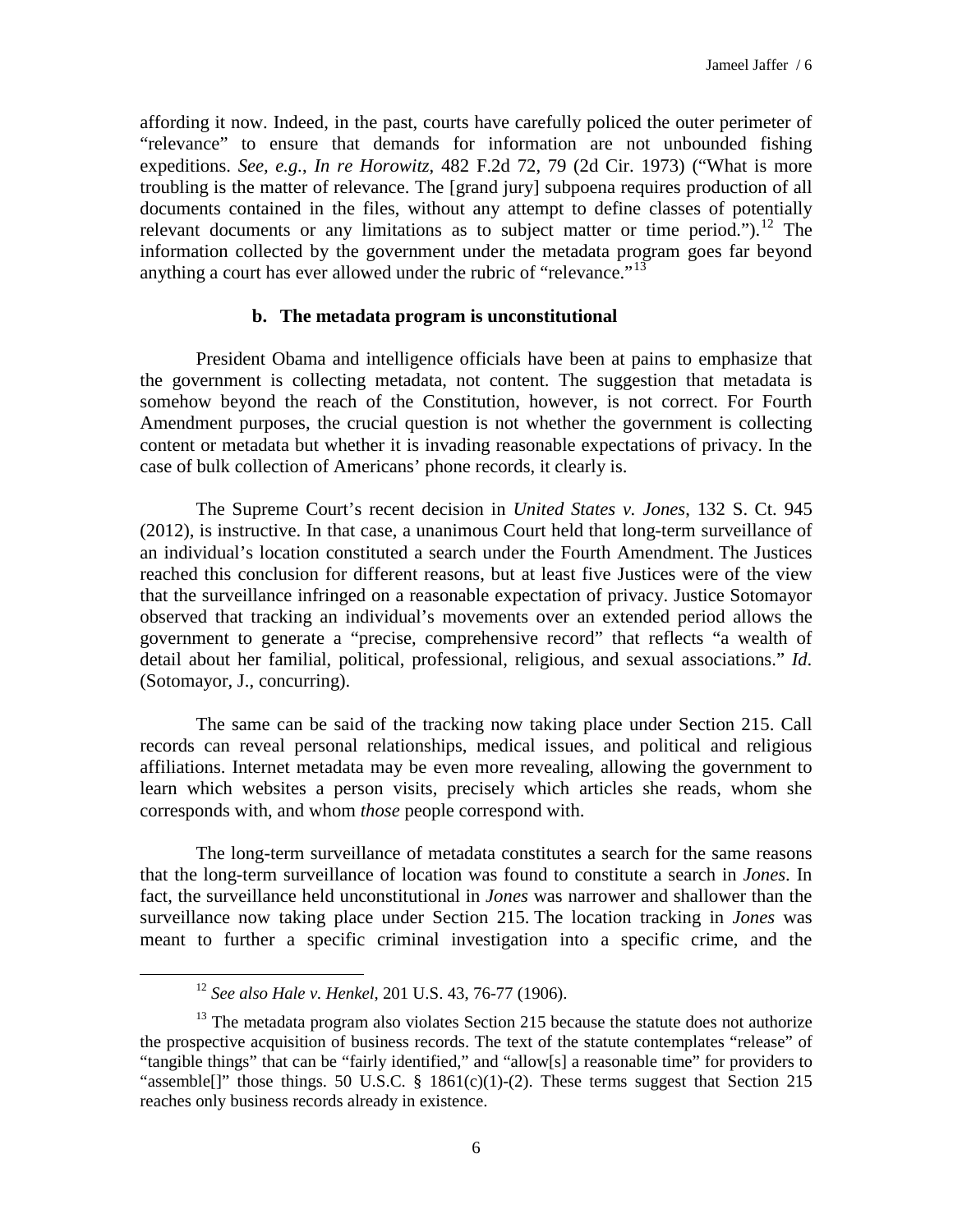government collected information about one person's location over a period of less than a month. What the government has implemented under Section 215 is an indiscriminate program that has already swept up the communications of millions of people over a period of seven years.

Some have defended the metadata program by reference to the Supreme Court's decision in *Smith v. Maryland*, 442 U.S. 735 (1979), which upheld the installation of a pen register in a criminal investigation. The pen register in *Smith,* however, was very primitive—it tracked the numbers being dialed, but it didn't indicate which calls were completed, let alone the duration of the calls. Moreover, the surveillance was directed at a single criminal suspect over a period of less than two days. The police were not casting a net over the whole country.

Another argument that has been offered in defense of the metadata program is that, though the NSA collects an immense amount of information, it examines only a tiny fraction of it. But the Fourth Amendment is triggered by the *collection* of information, not simply by the querying of it. The NSA cannot insulate this program from Fourth Amendment scrutiny simply by promising that Americans' private information will be safe in its hands. The Fourth Amendment exists to prevent the government from acquiring Americans' private papers and communications in the first place.

Because the metadata program vacuums up sensitive information about associational and expressive activity, it is also unconstitutional under the First Amendment. The Supreme Court has recognized that the government's surveillance and investigatory activities have an acute potential to stifle association and expression protected by the First Amendment. *See, e.g.*, *United States v. U.S. District Court*, 407 U.S. 297 (1972). As a result of this danger, courts have subjected investigatory practices to "exacting scrutiny" where they substantially burden First Amendment rights. *See, e.g.*, *Clark v. Library of Congress,* 750 F.2d 89, 94 (D.C. Cir. 1984) (FBI field investigation); *In re Grand Jury Proceedings*, 776 F.2d 1099, 1102-03 (2d Cir. 1985) (grand jury subpoena). The metadata program cannot survive this scrutiny. This is particularly so because all available evidence suggests that the program is far broader than necessary to achieve the government's legitimate goals. *See, e.g.*, Press Release, *Wyden, Udall Question the Value and Efficacy of Phone Records Collection in Stopping Attacks*, June 7, 2013, http://1.usa.gov/19Q1Ng1 ("As far as we can see, all of the useful information that it has provided appears to have also been available through other collection methods that do not violate the privacy of law-abiding Americans in the way that the Patriot Act collection does.").

# **c. Congress should amend Section 215 to prohibit suspicionless, dragnet collection of "tangible things"**

As explained above, the metadata program is neither authorized by statute nor constitutional. As the government and FISC have apparently found to the contrary, however, the best way for Congress to protect Americans' privacy is to narrow the statute's scope. The ACLU urges Congress to amend Section 215 to provide that the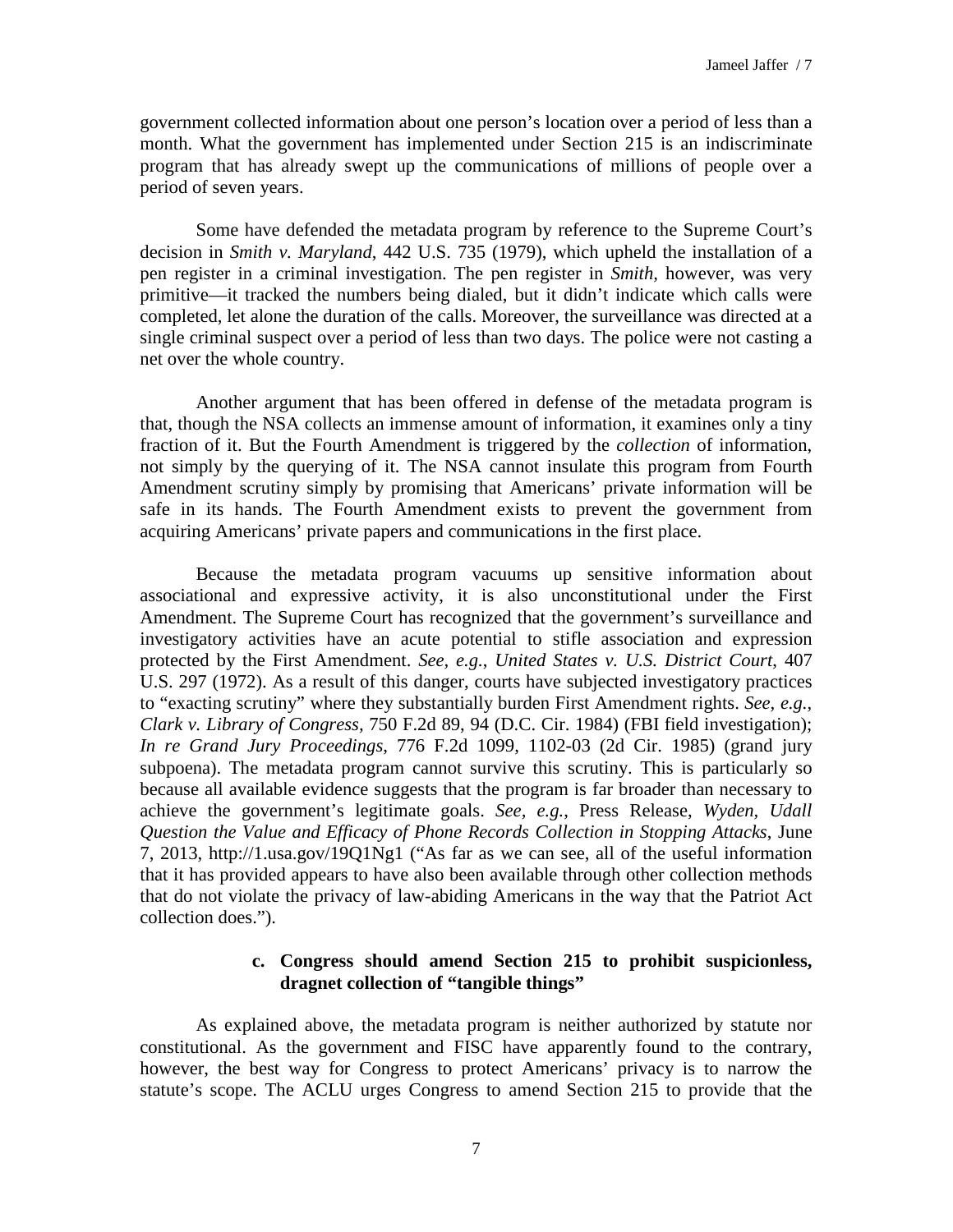government may compel the production of records under the provision only where there is a close connection between the records sought and a foreign power or agent of a foreign power. Several bipartisan bills now in the House and Senate should be considered by this Committee and Congress at large. The LIBERT-E Act, H.R. 2399, 113th Cong. (2013), sponsored by Rep. Conyers, Rep. Justin Amash, and forty others, would tighten the relevance requirement, mandating that the government supply "specific and articulable facts showing that there are reasonable grounds to believe that the tangible things sought are relevant and material," and that the records sought "pertain only to an individual that is the subject of such investigation." A bill sponsored by Senators Udall and Wyden, and another sponsored by Senator Leahy, would also tighten the required connection between the government's demand for records and a foreign power or agent of a foreign power. Congress could also consider simply restoring some of the language that was deleted by the Patriot Act—in particular, the language that required the government to show "specific and articulable facts giving reason to believe that the person to whom the records pertain[ed] [was] a foreign power or an agent of a foreign power."

# **II. Electronic surveillance under Section 702 of FISA**

The metadata program is only one part of the NSA's domestic surveillance activities. Recent disclosures show that the NSA is also engaged in large-scale monitoring of Americans' electronic communications under Section 702 of FISA, which codifies the FISA Amendments Act of 2008.<sup>[14](#page-7-0)</sup> Under this program, labeled "PRISM" in NSA documents, the government collects emails, audio and video chats, photographs, and other internet traffic from nine major service providers—Microsoft, Yahoo, Google, Facebook, PalTalk, AOL, Skype, YouTube, and Apple.<sup>[15](#page-7-1)</sup> The Director of National Intelligence has acknowledged the existence of the PRISM program but stated that it involves surveillance of foreigners outside the United States. <sup>[16](#page-7-2)</sup> This is misleading. The PRISM program involves the collection of Americans' communications, both international and domestic, and for reasons explained below, the program is unconstitutional.

<span id="page-7-0"></span><sup>14</sup> Barton Gellman & Laura Poitras, *U.S., British Intelligence Mining Data From Nine U.S. Internet Companies in Broad Secret Program*, Wash. Post, June 7, 2013, http://wapo.st/1888aNr.  $\overline{a}$ 

<span id="page-7-1"></span><sup>&</sup>lt;sup>15</sup> While news reports have generally described PRISM as an NSA "program," the publicly available documents leave open the possibility that PRISM is instead the name of the NSA database in which content collected from these providers is stored.

<span id="page-7-2"></span><sup>&</sup>lt;sup>16</sup> James R. Clapper, DNI Statement on Activities Authorized Under Section 702 of FISA, Office of the Director of National Intelligence (June 6, 2013), http://1.usa.gov/13JJdBE; *see also* James R. Clapper, DNI Statement on the Collection of Intelligence Pursuant to Section 702 of the Foreign Intelligence Surveillance Act (June 8, 2013), http://1.usa.gov/10YY4tp.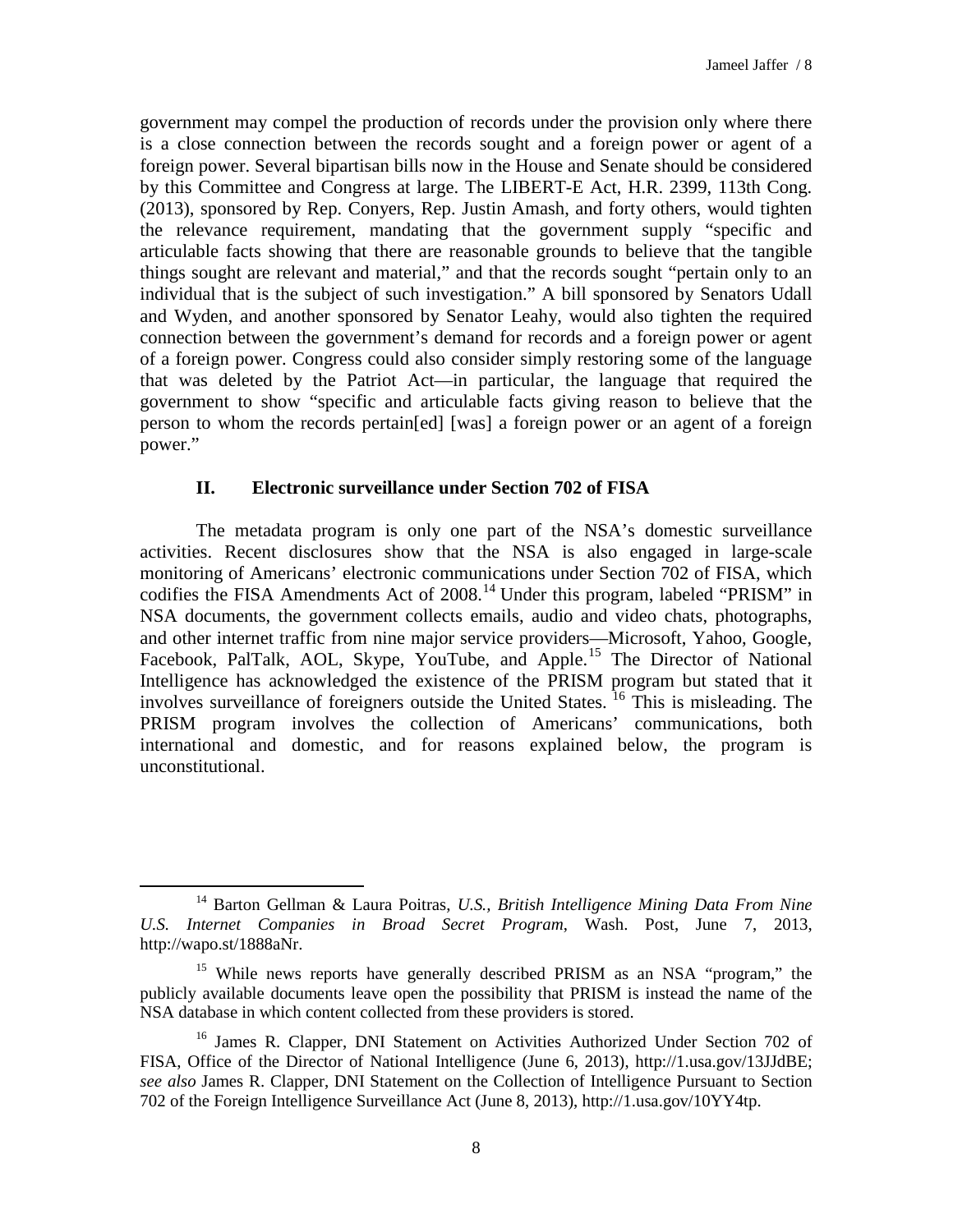### **a. Section 702 is unconstitutional**

President Bush signed the FISA Amendments Act into law on July 10, 2008.<sup>[17](#page-8-0)</sup> While leaving FISA in place for purely domestic communications, the FISA Amendments Act revolutionized the FISA regime by permitting the mass acquisition, without individualized judicial oversight or supervision, of Americans' international communications. Under the FISA Amendments Act, the Attorney General and Director of National Intelligence ("DNI") can "authorize jointly, for a period of up to 1 year . . . the targeting of persons reasonably believed to be located outside the United States to acquire foreign intelligence information." 50 U.S.C. 1881a(a). The government is prohibited from "intentionally target[ing] any person known at the time of the acquisition to be located in the United States," *id*. § 1881a(b)(1), but an acquisition authorized under the FISA Amendments Act may nonetheless sweep up the international communications of U.S. citizens and residents.

Before authorizing surveillance under Section 702—or, in some circumstances, within seven days of authorizing such surveillance—the Attorney General and the DNI must submit to the FISA Court an application for an order (hereinafter, a "mass acquisition order"). *Id*. § 1881a(a), (c)(2). A mass acquisition order is a kind of blank check, which once obtained permits—without further judicial authorization—whatever surveillance the government may choose to engage in, within broadly drawn parameters, for a period of up to one year.

To obtain a mass acquisition order, the Attorney General and DNI must provide to the FISA Court "a written certification and any supporting affidavit" attesting that the FISA Court has approved, or that the government has submitted to the FISA Court for approval, "targeting procedures" reasonably designed to ensure that the acquisition is "limited to targeting persons reasonably believed to be located outside the United States," and to "prevent the intentional acquisition of any communication as to which the sender and all intended recipients are known at the time of the acquisition to be located in the United States." *Id*. § 1881a(g)(2)(A)(i).

The certification and supporting affidavit must also attest that the FISA Court has approved, or that the government has submitted to the FISA Court for approval, "minimization procedures" that meet the requirements of 50 U.S.C. § 1801(h) or § 1821(4).

Finally, the certification and supporting affidavit must attest that the Attorney General has adopted "guidelines" to ensure compliance with the limitations set out in

<span id="page-8-0"></span> $17$  A description of electronic surveillance prior to the passage of the FISA Amendments Act, including the warrantless wiretapping program authorized by President Bush beginning in 2001, is available in Mr. Jaffer's earlier testimony to the House Judiciary Committee. *See The FISA Amendments Act of 2008: Hearing Before the Subcomm. on Crime, Terrorism, and Homeland Security*, H. Comm. on the Judiciary, 112th Cong. (May 31, 2012) (written testimony of Jameel Jaffer, Deputy Legal Director of the American Civil Liberties Union Foundation), *available at* http://bit.ly/14Q61Bs.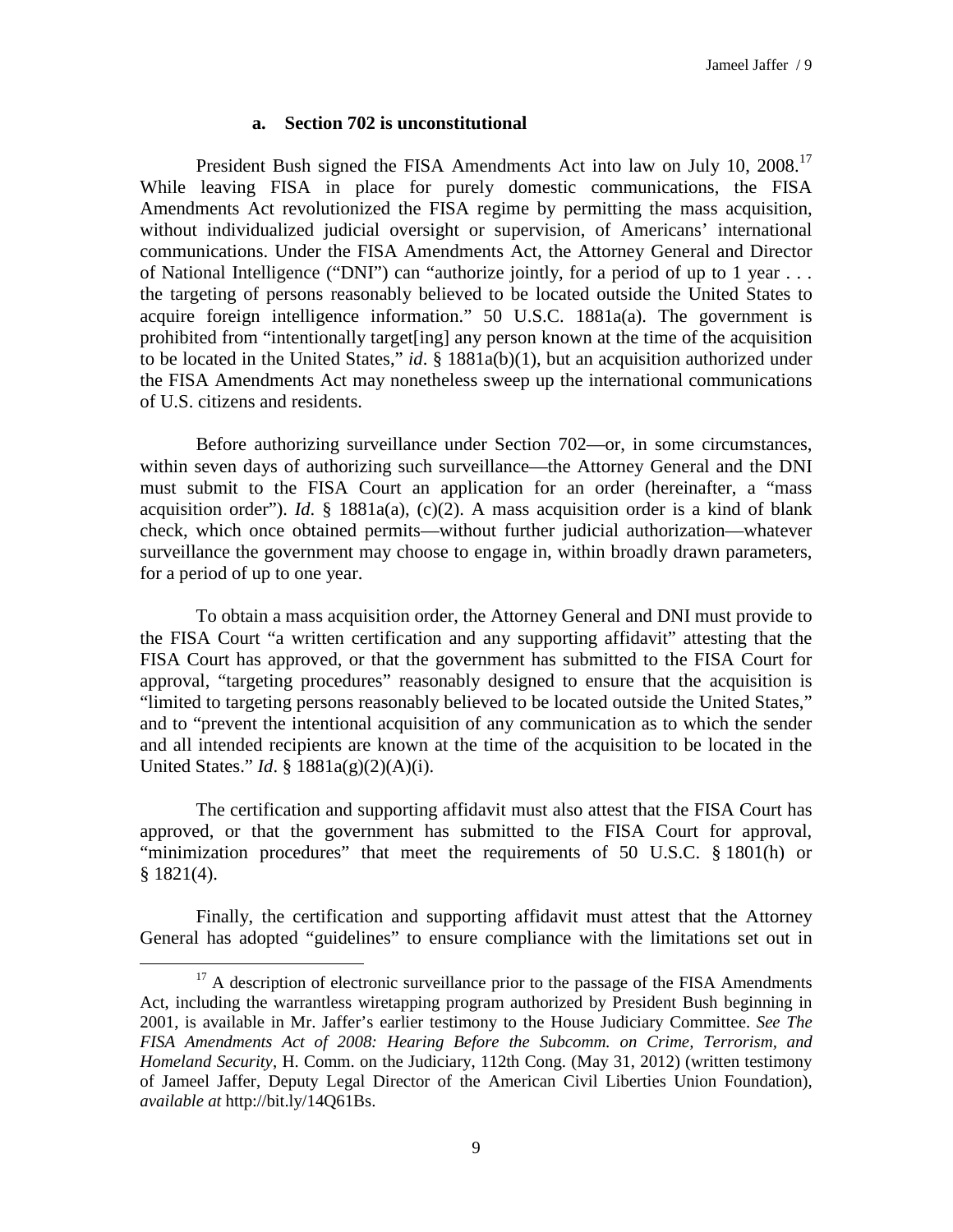§ 1881a(b); that the targeting procedures, minimization procedures, and guidelines are consistent with the Fourth Amendment; and that "a significant purpose of the acquisition is to obtain foreign intelligence information." *Id.*  $\S$  1881a(g)(2)(A)(iii)–(vii).

Importantly, Section 702 does not require the government to demonstrate to the FISA Court that its surveillance targets are foreign agents, engaged in criminal activity, or connected even remotely with terrorism. Indeed, the statute does not require the government to identify its surveillance targets at all. Moreover, the statute expressly provides that the government's certification is not required to identify the facilities, telephone lines, email addresses, places, premises, or property at which its surveillance will be directed. *Id*. § 1881a(g)(4).

Nor does Section 702 place meaningful limits on the government's retention, analysis, and dissemination of information that relates to U.S. citizens and residents. The Act requires the government to adopt "minimization procedures," *id*. § 1881a, that are "reasonably designed . . . to minimize the acquisition and retention, and prohibit the dissemination, of nonpublicly available information concerning unconsenting United States persons," *id*. §§ 1801(h)(1), 1821(4)(A). The Act does not, however, prescribe specific minimization procedures. Moreover, the FISA Amendments Act specifically allows the government to retain and disseminate information—including information relating to U.S. citizens and residents—if the government concludes that it is "foreign intelligence information." *Id*. § 1881a(e) (referring to *id*. §§ 1801(h)(1), 1821(4)(A)). The phrase "foreign intelligence information" is defined broadly to include, among other things, all information concerning terrorism, national security, and foreign affairs. *Id*.  $§ 1801(e).$ 

As the FISA Court has itself acknowledged, its role in authorizing and supervising surveillance under the FISA Amendments Act is "narrowly circumscribed."<sup>[18](#page-9-0)</sup> The judiciary's traditional role under the Fourth Amendment is to serve as a gatekeeper for particular acts of surveillance, but its role under the FISA Amendments Act is to issue advisory opinions blessing in advance broad parameters and targeting procedures, under which the government is then free to conduct surveillance for up to one year. Under Section 702, the FISA Court does not consider individualized and particularized surveillance applications, does not make individualized probable cause determinations, and does not closely supervise the implementation of the government's targeting or minimization procedures. In short, the role that the FISA Court plays under the FISA Amendments Act bears no resemblance to the role that it has traditionally played under FISA.

<span id="page-9-0"></span><sup>18</sup> *In re Proceedings Required by § 702(i) of the FISA Amendments Act of 2008*, No. Misc. 08-01, slip op. at 3 (FISA Ct. Aug. 27, 2008) (internal quotation marks omitted), *available at* http://www.fas.org/irp/agency/doj/fisa/fisc082708.pdf.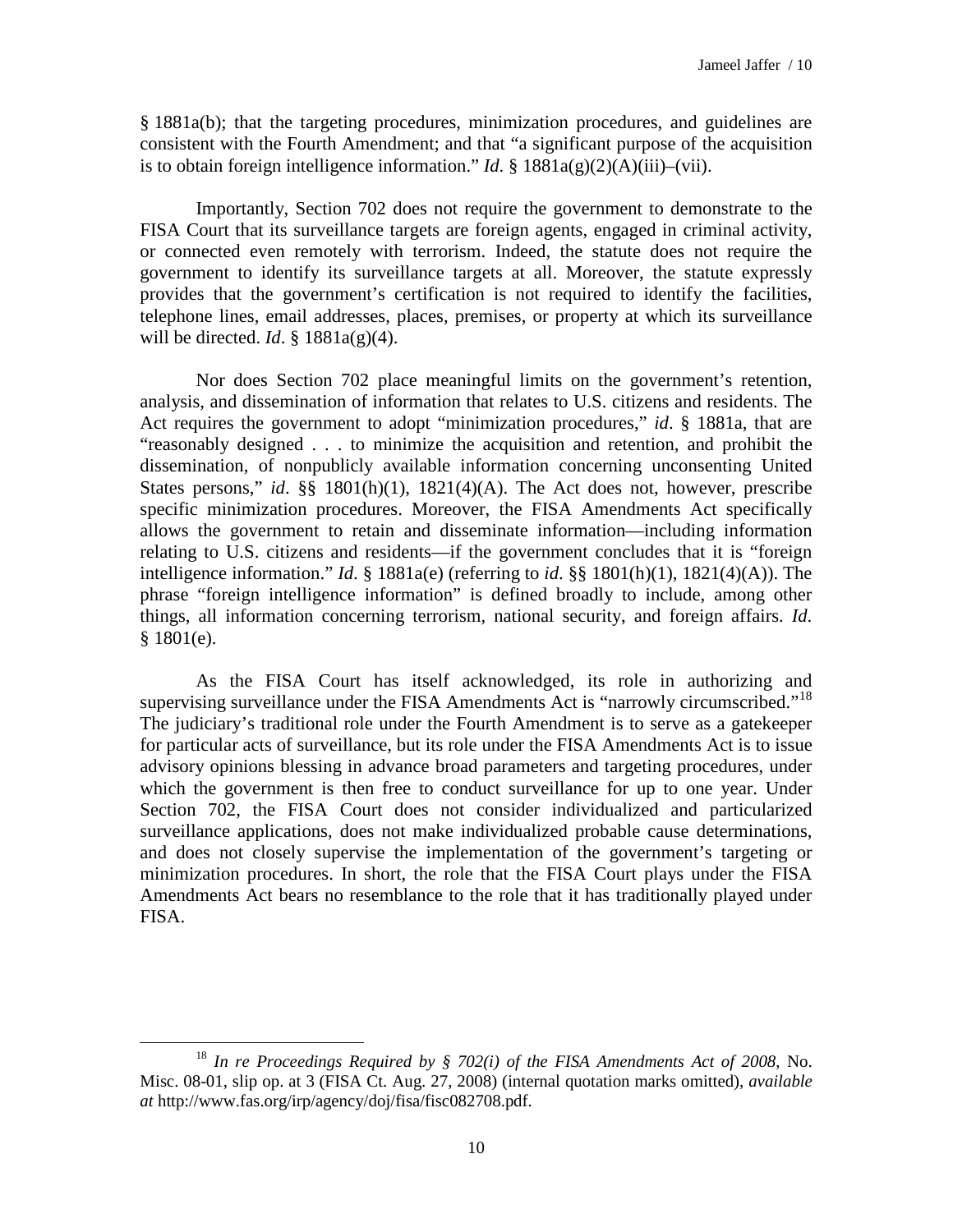The ACLU has long expressed deep concerns about the lawfulness of the FISA Amendments Act and surveillance under Section  $702<sup>19</sup>$  $702<sup>19</sup>$  $702<sup>19</sup>$  The statute's defects include:

• *Section 702 allows the government to collect Americans' international communications without requiring it to specify the people, facilities, places, premises, or property to be monitored.*

Until Congress enacted the FISA Amendments Act, FISA generally prohibited the government from conducting electronic surveillance without first obtaining an individualized and particularized order from the FISA court. In order to obtain a court order, the government was required to show that there was probable cause to believe that its surveillance target was an agent of a foreign government or terrorist group. It was also generally required to identify the facilities to be monitored. The FISA Amendments Act allows the government to conduct electronic surveillance without indicating to the FISA Court whom it intends to target or which facilities it intends to monitor, and without making any showing to the court—or even making an internal executive determination that the target is a foreign agent or engaged in terrorism. The target could be a human rights activist, a media organization, a geographic region, or even a country. The government must assure the FISA Court that the targets are non-U.S. persons overseas, but in allowing the executive to target such persons overseas, Section 702 allows it to monitor communications between those targets and U.S. persons inside the United States. Moreover, because the FISA Amendments Act does not require the government to identify the specific targets and facilities to be surveilled, it permits the acquisition of these communications *en masse*. A single acquisition order may be used to justify the surveillance of communications implicating thousands or even millions of U.S. citizens and residents.

# • *Section 702 allows the government to conduct intrusive surveillance without meaningful judicial oversight*.

Under Section 702, the government is authorized to conduct intrusive surveillance without meaningful judicial oversight. The FISA Court does not review individualized surveillance applications. It does not consider whether the government's surveillance is directed at agents of foreign powers or terrorist groups. It does not have the right to ask the government why it is initiating any particular surveillance program. The FISA Court's role is limited to reviewing the government's "targeting" and "minimization"

<span id="page-10-0"></span><sup>&</sup>lt;sup>19</sup> The ACLU raised many of these defects in a constitutional challenge to the FISA Amendments Act filed just hours after the Act was signed into law in 2008. The case, *Amnesty v. Clapper*, was filed on behalf of a broad coalition of attorneys and human rights, labor, legal and media organizations whose work requires them to engage in sensitive and sometimes privileged telephone and email communications with individuals located outside the United States. In a 5-4 ruling handed down on February 26, 2013, the Supreme Court held that the ACLU's plaintiffs did not have standing to challenge the constitutionality of the Act because they could not show, at the outset, that their communications had been monitored by the government. *See Clapper v. Amnesty Int'l USA*, 133 S. Ct. 1138 (2013). The Court did not reach the merits of plaintiffs' constitutional challenge.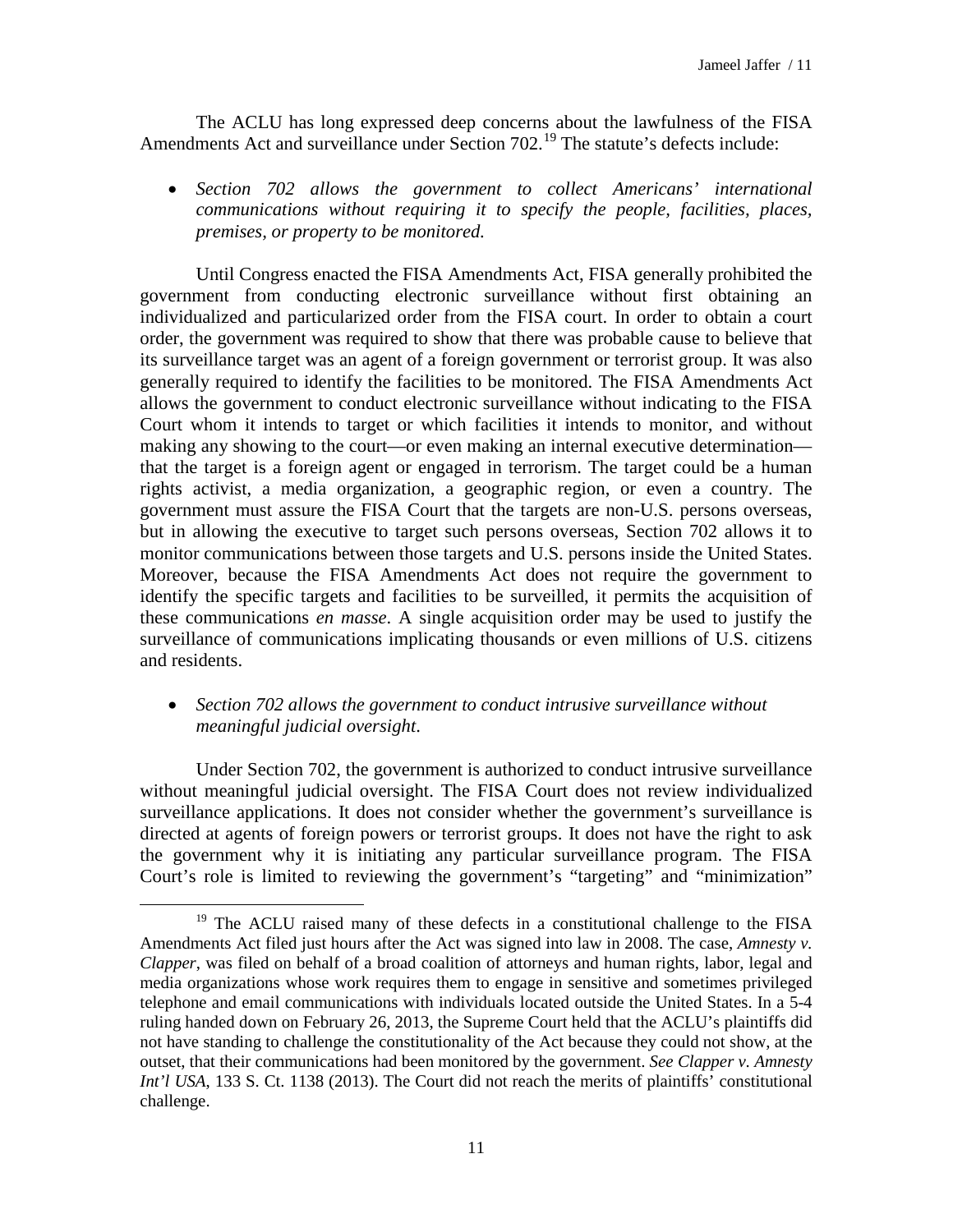procedures. And even with respect to the procedures, the FISA court's role is to review the procedures at the outset of any new surveillance program; it does not have the authority to supervise the implementation of those procedures over time.

• *Section 702 places no meaningful limits on the government's retention and dissemination of information relating to U.S. citizens and residents.* 

As a result of the FISA Amendments Act, thousands or even millions of U.S. citizens and residents will find their international telephone and email communications swept up in surveillance that is "targeted" at people abroad. Yet the law fails to place any meaningful limitations on the government's retention and dissemination of information that relates to U.S. persons. The law requires the government to adopt "minimization" procedures—procedures that are "reasonably designed . . . to minimize the acquisition and retention, and prohibit the dissemination, of nonpublicly available information concerning unconsenting United States persons." However, these minimization procedures must accommodate the government's need "to obtain, produce, and disseminate foreign intelligence information." In other words, the government may retain or disseminate information about U.S. citizens and residents so long as the information is "foreign intelligence information." Because "foreign intelligence information" is defined broadly (as discussed below), this is an exception that swallows the rule.

## • *Section 702 does not limit government surveillance to communications relating to terrorism.*

The Act allows the government to conduct dragnet surveillance if a significant purpose of the surveillance is to gather "foreign intelligence information." There are multiple problems with this. First, under the new law the "foreign intelligence" requirement applies to entire surveillance programs, not to individual intercepts. The result is that if a significant purpose of any particular government dragnet is to gather foreign intelligence information, the government can use that dragnet to collect all kinds of communications—not only those that relate to foreign intelligence. Second, the phrase "foreign intelligence information" has always been defined extremely broadly to include not only information about terrorism but also information about intelligence activities, the national defense, and even the "foreign affairs of the United States." Journalists, human rights researchers, academics, and attorneys routinely exchange information by telephone and email that relates to the foreign affairs of the U.S.

# **b. The NSA's "targeting" and "minimization" procedures do not mitigate the statute's constitutional deficiencies**

Since the FISA Amendments Act was enacted in 2008, the government's principal defense of the law has been that "targeting" and "minimization" procedures supply sufficient protection for Americans' privacy. Because the procedures were secret, the government's assertion was impossible to evaluate. Now that the procedures have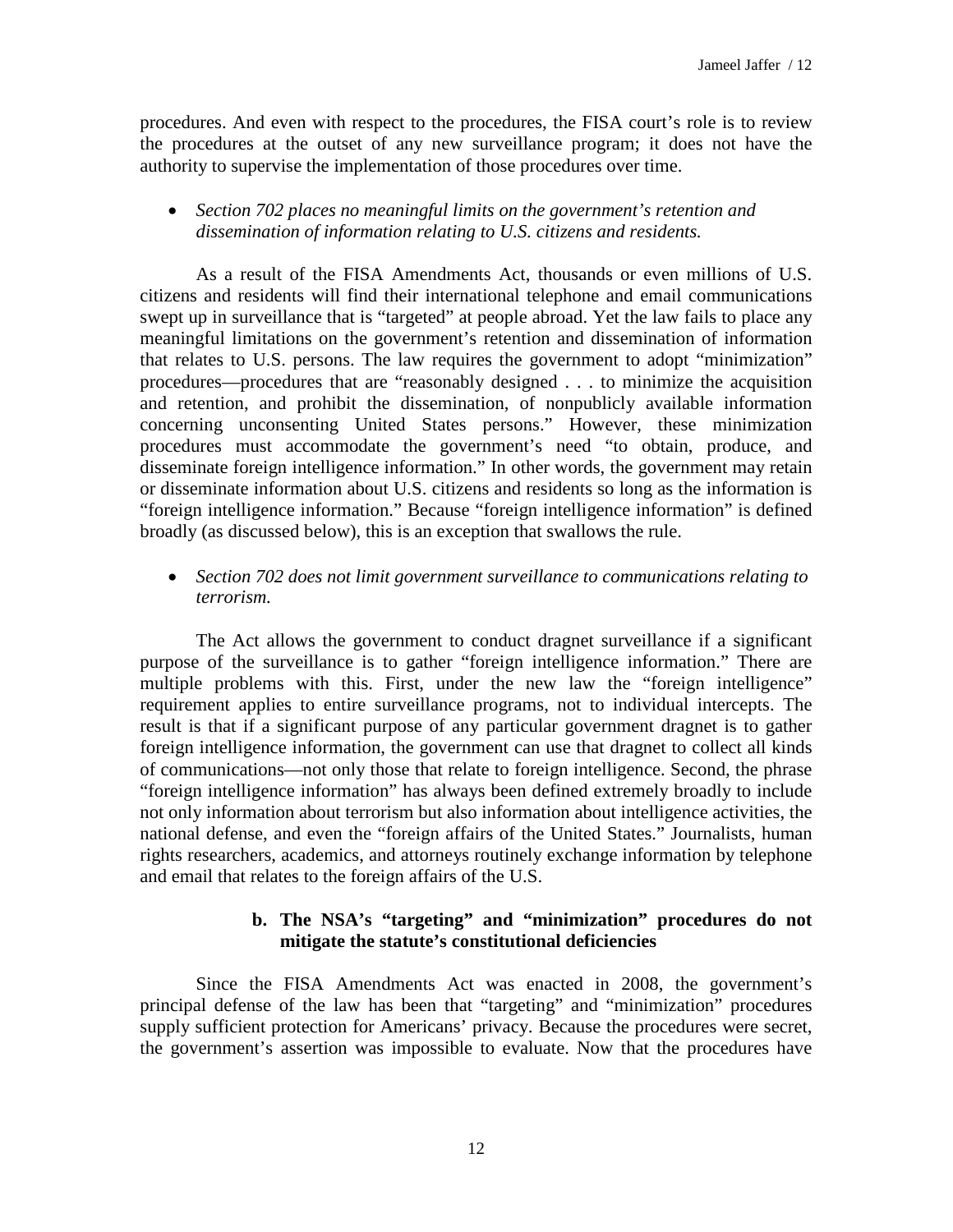been published, however,  $20$  it is plain that the assertion is false. Indeed, the procedures confirm what critics have long suspected—that the NSA is engaged in unconstitutional surveillance of Americans' communications, including their telephone calls and emails. The documents show that the NSA is conducting sweeping surveillance of Americans' international communications, that it is acquiring many purely domestic communications as well, and that the rules that supposedly protect Americans' privacy are weak and riddled with exceptions.

• *The NSA's procedures permit it to monitor Americans' international communications in the course of surveillance targeted at foreigners abroad.*

While the FISA Amendments Act authorizes the government to target foreigners abroad, not Americans, it permits the government to collect Americans' communications with those foreign targets. The recently disclosed procedures contemplate not only that the NSA will acquire Americans' international communications but that it will retain them and possibly disseminate them to other U.S. government agencies and foreign governments. Americans' communications that contain "foreign intelligence information" or evidence of a crime can be retained forever, and even communications that don't can be retained for as long as five years. Despite government officials' claims to the contrary, the NSA is building a growing database of Americans' international telephone calls and emails.

• *The NSA's procedures allow the surveillance of Americans by failing to ensure that the its surveillance targets are in fact foreigners outside the United States.*

The FISA Amendments Act is predicated on the theory that foreigners abroad have no right to privacy—or, at any rate, no right that the United States should respect. Because they have no right to privacy, the NSA sees no bar to the collection of their communications, including their communications with Americans. But even if one accepts this premise, the NSA's procedures fail to ensure that its surveillance targets are *in fact* foreigners outside the United States. This is because the procedures permit the NSA to *presume* that prospective surveillance targets are foreigners outside the United States absent specific information to the contrary—and to presume therefore that they are fair game for warrantless surveillance.

• *The NSA's procedures permit the government to conduct surveillance that has no real connection to the government's foreign intelligence interests.*

One of the fundamental problems with Section 702 is that it permits the government to conduct surveillance without probable cause or individualized suspicion. It permits the government to monitor people who are not even thought to be doing anything wrong, and to do so without particularized warrants or meaningful review by impartial judges. Government officials have placed heavy emphasis on the fact that the

<span id="page-12-0"></span><sup>20</sup> *See* Glenn Greenwald & James Ball, *The Top Secret Rules that Allow NSA to Use US Data Without a Warrant*, Guardian, June 20, 2013, http://bit.ly/105qb9B.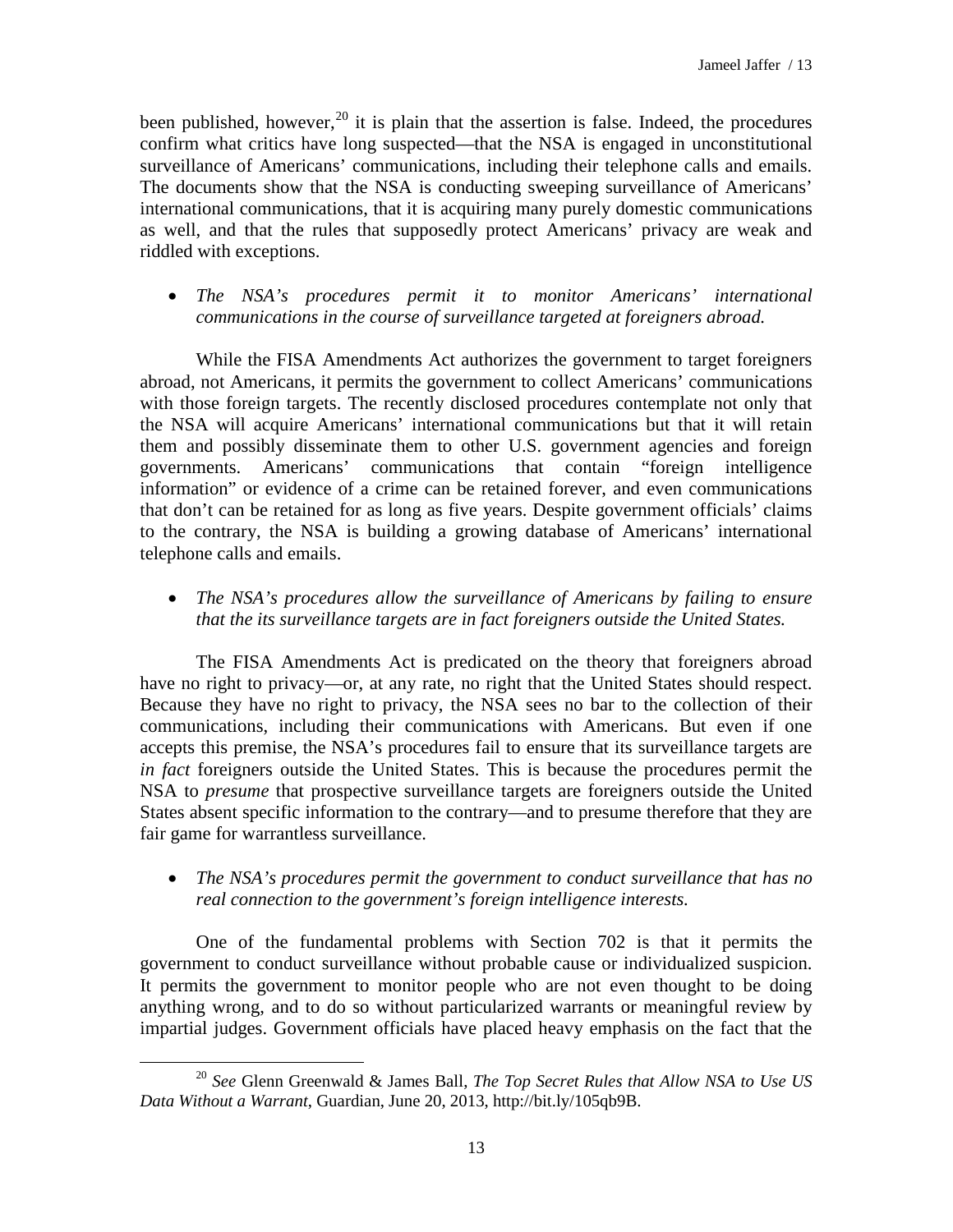FISA Amendments Act allows the government to conduct surveillance only if one of its purposes is to gather "foreign intelligence information." As noted above, however, that term is defined very broadly to include not only information about terrorism but also information about intelligence activities, the national defense, and even "the foreign affairs of the United States." The NSA's procedures weaken the limitation further. Among the things the NSA examines to determine whether a particular email address or phone number will be used to exchange foreign intelligence information is whether it has been used in the past to communicate with foreigners. Another is whether it is listed in a foreigner's address book. In other words, the NSA appears to equate a propensity to communicate with foreigners with a propensity to communicate foreign intelligence information. The effect is to bring virtually every international communication within the reach of the NSA's surveillance.

• *The NSA's procedures permit the NSA to collect international communications, including Americans' international communications, in bulk.*

On its face, Section 702 permits the NSA to conduct dragnet surveillance, not just surveillance of specific individuals. Officials who advocated for the FISA Amendments Act made clear that this was one of its principal purposes, and unsurprisingly, the procedures give effect to that design. While they require the government to identify a "target" outside the country, once the target has been identified the procedures permit the NSA to sweep up the communications of any foreigner who may be communicating "about" the target. The Procedures contemplate that the NSA will do this by "employ[ing] an Internet Protocol filter to ensure that the person from whom it seeks to obtain foreign intelligence information is located overseas," by "target[ing] Internet links that terminate in a foreign country," or by identifying "the country code of the telephone number." However the NSA does it, the result is the same: millions of communications may be swept up, Americans' international communications among them.

• *The NSA's procedures allow the NSA to retain even purely domestic communications.*

Given the permissive standards the NSA uses to determine whether prospective surveillance targets are foreigners abroad, errors are inevitable. Some of the communications the NSA collects under the Act, then, will be purely domestic.<sup>[21](#page-13-0)</sup> The Act should require the NSA to purge these communications from its databases, but it does not. The procedures allow the government to keep and analyze even purely domestic communications if they contain significant foreign intelligence information, evidence of a crime, or encrypted information. Again, foreign intelligence information is defined exceedingly broadly.

<span id="page-13-0"></span><sup>21</sup> Notably, a 2009 *New York Times* article discusses an episode in which the NSA used the Act to engage in "significant and systemic" overcollection of such domestic communications. Eric Lichtblau & James Risen, *Officials Say U.S. Wiretaps Exceeded Law*, N.Y. Times, April 15, 2009, http://nyti.ms/16AIq5O.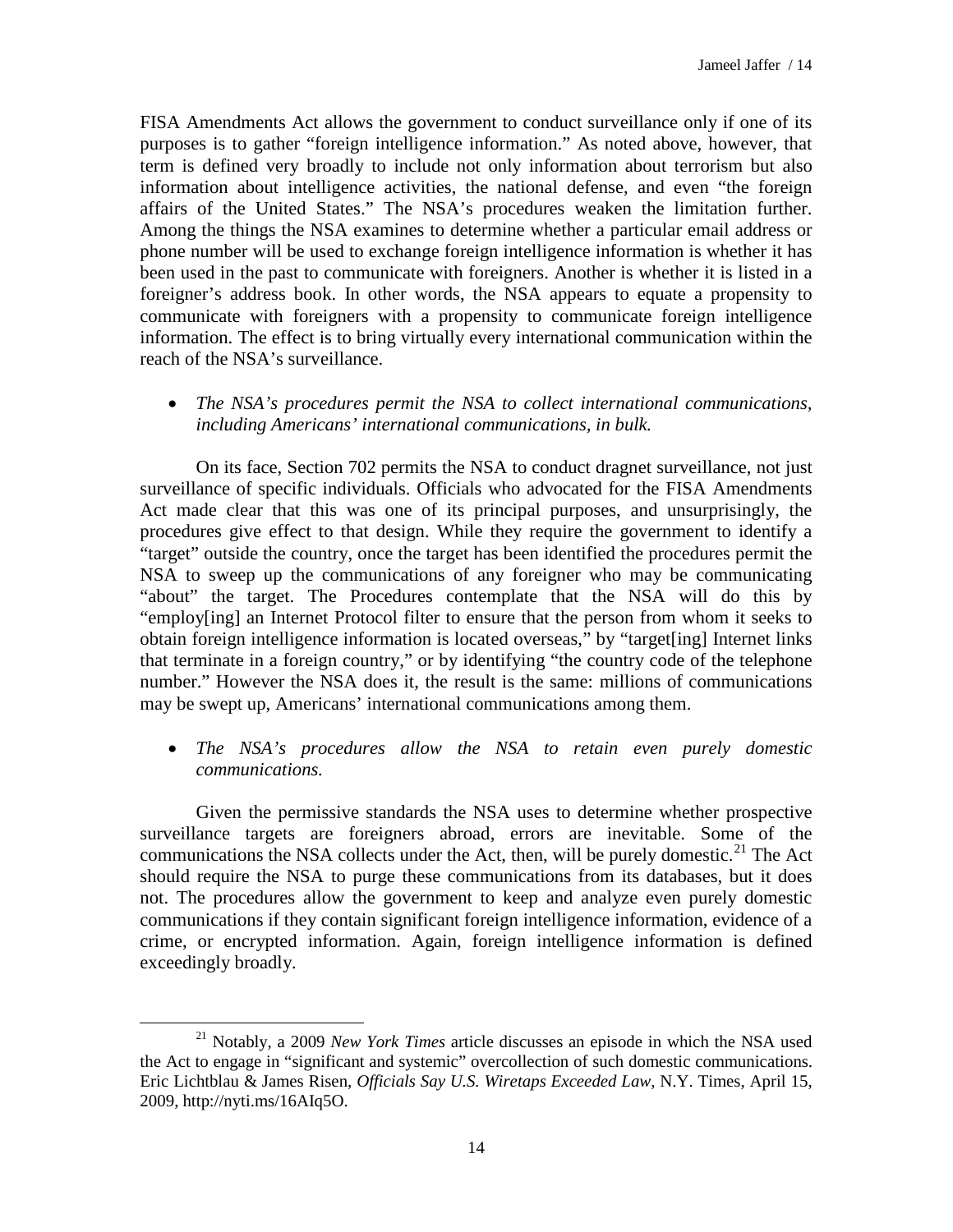• *The NSA's procedures allow the government to collect and retain communications protected by the attorney-client privilege.*

The procedures expressly contemplate that the NSA will collect attorney-client communications. In general, these communications receive no special protection—they can be acquired, retained, and disseminated like any other. Thus, if the NSA acquires the communications of lawyers representing individuals who have been charged before the military commissions at Guantanamo, nothing in the procedures would seem to prohibit the NSA from sharing the communications with military prosecutors. The procedures include a more restrictive rule for communications between attorneys and their clients who have been criminally indicted in the United States—the NSA may not share these communications with prosecutors. Even those communications, however, may be retained to the extent that they include foreign intelligence information.

### **c. Congress should amend Section 702 to prohibit suspicionless, dragnet collection of Americans' communications**

For the reasons discussed above, the ACLU believes that the FISA Amendments Act is unconstitutional on its face. There are many ways, however, that Congress could provide meaningful protection for privacy while preserving the statute's broad outline. One bill introduced by Senator Wyden during the reauthorization debate last fall would have prohibited the government from searching through information collected under the FISA Amendments Act for the communications of specific, known U.S. persons. Bills submitted during the debate leading up to the passage of the FISA Amendments Act in 2008 would have banned dragnet collection in the first instance or required the government to return to the FISC before searching communications obtained through the FISA Amendments Act for information about U.S. persons. Congress should examine these proposals again and make amendments to the Act that would provide greater protection for individual privacy and mitigate the chilling effect on rights protected by the First Amendment.

#### **III. Excessive secrecy surrounds the government's use of FISA authorities**

Amendments to FISA since 2001 have substantially expanded the government's surveillance authorities, but the public lacks crucial information about the way these authorities have been implemented. Rank-and-file members of Congress and the public have learned more about domestic surveillance in last two months than in the last several decades combined. While the Judiciary and Intelligence Committees have received some information in classified format, only members of the Senate Select Committee on Intelligence, party leadership, and a handful of Judiciary Committee members have staff with clearance high enough to access the information and advise their principals. Although the Inspectors General and others file regular reports with the Committees of jurisdiction, these reports do not include even basic information such how many Americans' communications are swept up in these programs, or how and when Americans' information is accessed and used.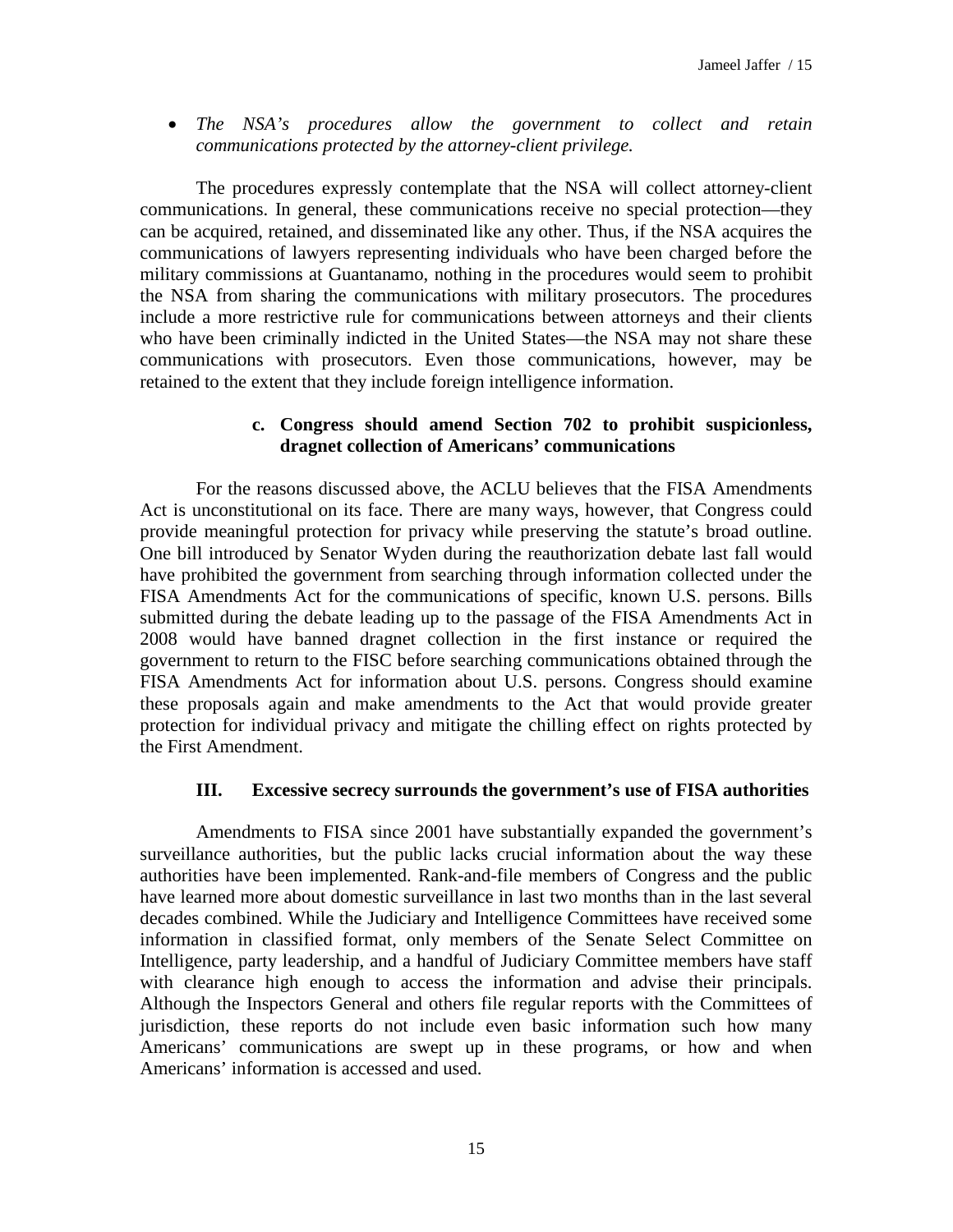Nor does the public have access to the FISC decisions that assess the meaning, scope, and constitutionality of the surveillance laws. Aggregate statistics alone would not allow the public to understand the reach of the government's surveillance powers; as we have seen with Section 215, one application may encompass millions of individual records. Public access to the FISA Court's substantive legal reasoning is essential. Without it, some of the government's most far-reaching policies will lack democratic legitimacy. Instead, the public will be dependent on the discretionary disclosures of executive branch officials—disclosures that have sometimes been self-serving and misleading in the past.<sup>[22](#page-15-0)</sup> Needless to say, it may be impossible to release FISC opinions without redacting passages concerning the NSA's sources and methods. The release of redacted opinions, however, would be far better than the release of nothing at all.

Congress should require the release of FISC opinions concerning the scope, meaning, or constitutionality of FISA, including opinions relating to Section 215 and Section 702. Administration officials have said there are over a dozen such opinions, some close to one hundred pages long.<sup>[23](#page-15-1)</sup> Executive officials testified before Congress several years ago that declassification review was already underway,<sup>[24](#page-15-2)</sup> and President Obama directed the DNI to revisit that process in the last few weeks. If the administration refuses to release these opinions, Congress should consider legislation compelling their release.

Congress should also require the release of information about the type and volume of information that is obtained under dragnet surveillance programs. The leaked Verizon order confirms that the government is using Section 215 to collect telephony metadata about every phone call made by VBNS subscribers in the United States. That the government is using Section 215 for this purpose raises the question of what other "tangible things" the government may be collecting through similar dragnets. For reasons discussed above, the ACLU believes that these dragnets are unauthorized by the statute as well as unconstitutional. Whatever their legality, however, the public has a right to know, at least in general terms, what kinds of information the government is collecting about innocent Americans, and on what scale.

#### **IV. National Security Letters**

 $\overline{a}$ 

The ACLU has a number of serious concerns with the national security letter (NSL) statutes. In this testimony, we focus on only two. The first is that the NSL statutes allow executive agencies (usually the FBI) to obtain records about people who are not known or even suspected to have done anything wrong. They allow the

<span id="page-15-0"></span><sup>22</sup> *See, e.g.*, Glenn Kessler, *James Clapper's 'Least Untruthful' Statement to the Senate*, Wash. Post, June 12, 2013, http://wapo.st/170VVSu.

<span id="page-15-1"></span><sup>23</sup> *See* Eric Lichtblau, *In Secret, Court Vastly Broadens Powers of N.S.A.*, N.Y. Times, July 6, 2013, http://nyti.ms/12beiA3.

<span id="page-15-2"></span><sup>&</sup>lt;sup>24</sup> Prehearing Questions for Lisa O. Monaco Upon Her Nomination to be the Assistant Attorney General for National Security, Sen. Select Comm. on Intelligence, 112th Cong., at 12- 13, *available at* http://bit.ly/10V5Ion.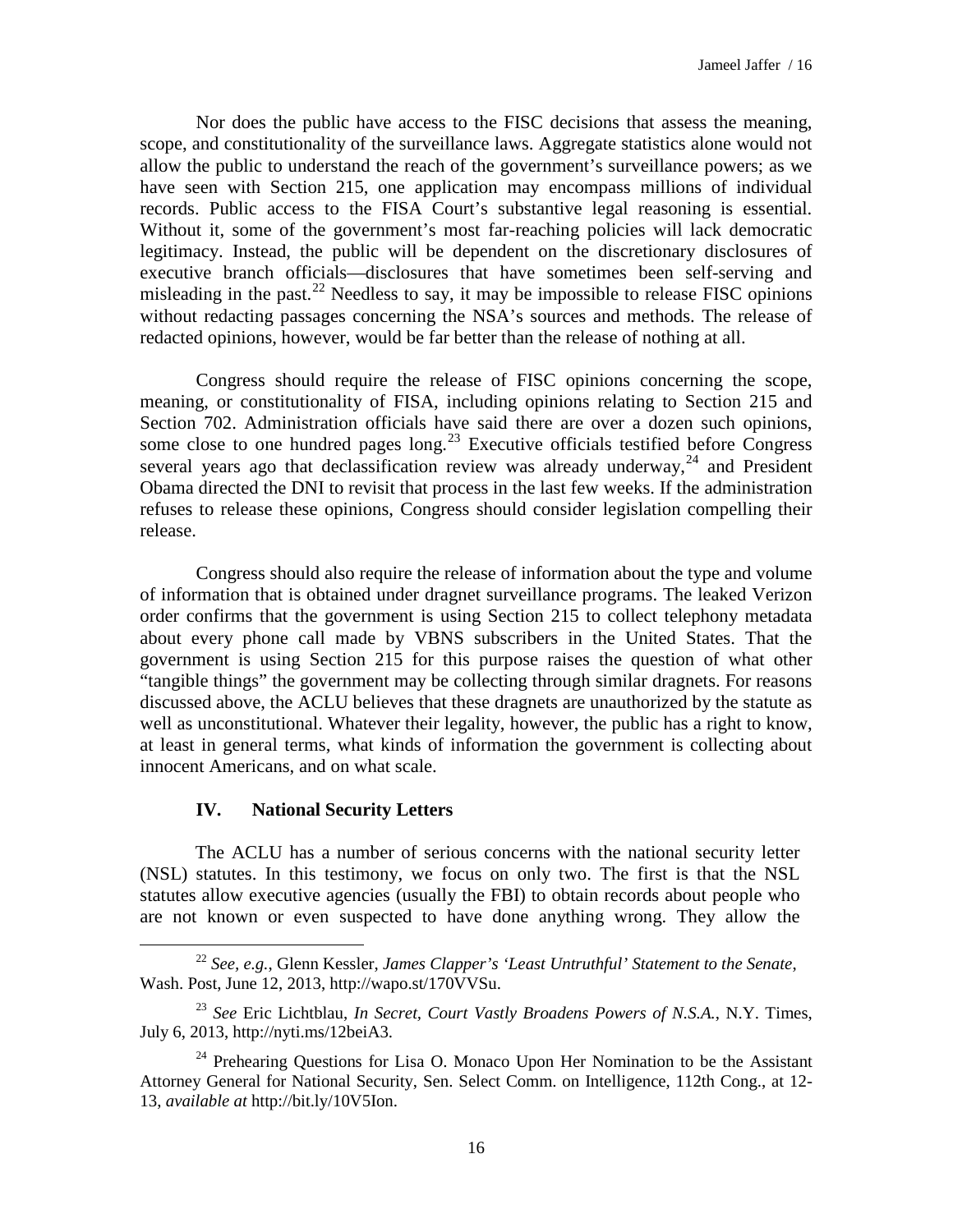government to collect information, sometimes very sensitive information, not just about suspected terrorists and spies but about innocent people as well. The second concern is that the NSL statutes allow government agencies (again, usually the FBI) to prohibit NSL recipients from disclosing that the government sought or obtained information from them. This authority to impose non-disclosure orders—gag orders—is not subject to meaningful judicial review. Indeed, as discussed below, the review contemplated by the NSL statutes is no more than cosmetic. $25$ 

# **a. The NSL statutes invest the FBI with broad authority to collect constitutionally protected information pertaining to innocent people**

Several different statutes give executive agencies the power to issue NSLs.<sup>[26](#page-16-1)</sup> Most NSLs, however, are issued by the FBI under 18 U.S.C.  $\S 2709$  $\S 2709$  $\S 2709$ ,  $27$  which was originally

 $\overline{a}$ 

<span id="page-16-2"></span><span id="page-16-1"></span><sup>26</sup> For instance, under 12 U.S.C. § 3414(a)(5)(A), the FBI is authorized to compel "financial institutions" to disclose customer financial records. The phrase "financial institutions" is defined very broadly, and encompasses banks, credit unions, thrift institutions, investment banks, pawnbrokers, travel agencies, real estate companies, and casinos. 12 U.S.C. § 3414(d) (adopting definitions in 31 U.S.C. § 5312). Under 15 U.S.C. § 1681u, the FBI is authorized to compel consumer reporting agencies to disclose "the names and addresses of all financial institutions . . . at which a consumer maintains or has maintained an account," as well as "identifying information respecting a consumer, limited to name, address, former addresses, places of employment, or former places of employment." Under 15 U.S.C. § 1681v, executive agencies authorized to conduct intelligence or counterintelligence investigations can compel consumer reporting agencies to disclose "a consumer report of a consumer and all other information in a consumer's file." Still another statute, 50 U.S.C. § 436 empowers "any authorized investigative agency" to compel financial institutions and consumer reporting agencies to disclose records about agency employees.

<span id="page-16-0"></span> $25$  The ACLU has a number of other concerns with the NSL statutes. First, the statutes do not significantly limit the retention and dissemination of NSL-derived information. *See, e.g.*, 18 U.S.C. § 2709(d) (delegating to the Attorney General the task of determining when, and for what purposes, NSL-derived information can be disseminated). Second, the statutes provide that courts that hear challenges to gag orders must review the government's submissions *ex parte* and *in camera* "upon request of the government"; this language could be construed to foreclose independent consideration by the court of the constitutional ramifications of denying the NSL recipient access to the evidence that is said to support a gag order. 18 U.S.C. § 3511(e)*. But see Doe v. Gonzales*, 500 F. Supp. 2d 379, 423-24 (S.D.N.Y. 2007) (construing statute more narrowly). Third, the statutes provide that courts that hear challenges to gag orders must seal documents and close hearings "to the extent necessary to prevent an unauthorized disclosure of a request for records"; this language could be construed to divest the courts of their constitutional responsibility to decide whether documents should be sealed or hearings should be closed. 18 U.S.C. § 3511(d)*. But see Doe*, 500 F. Supp. 2d at 423-24 (finding that statute "in no way displaces the role of the court in determining, in each instance, the extent to which documents need to be sealed or proceedings closed and does not permit the scope of such a decision to made unilaterally by the government").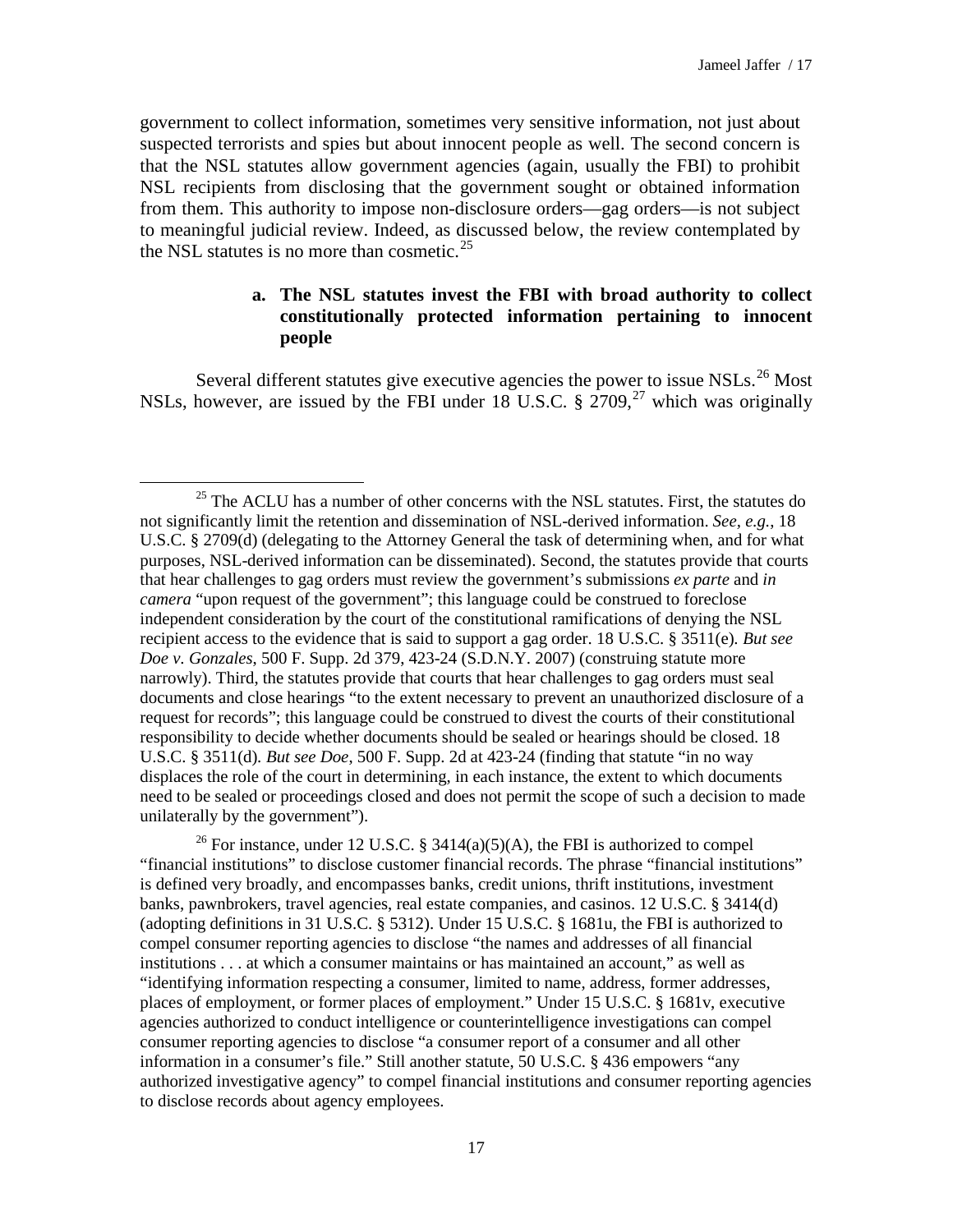enacted in 1986 as part of the Electronic Communications Privacy Act ("ECPA").<sup>[28](#page-17-0)</sup> Since its enactment, the ECPA NSL statute has been amended several times. In its current incarnation, it authorizes the FBI to issue NSLs compelling "electronic communication service provider[s]" to disclose "subscriber information," "toll billing records information," and "electronic communication transactional records."[29](#page-17-1) An "electronic communication service" is "any service which provides to users thereof the ability to send or receive wire or electronic communications."<sup>[30](#page-17-2)</sup>

Because most NSLs are issued under ECPA, this testimony focuses on that statute. All of the NSL statutes, however, suffer from similar flaws.

The ECPA NSL statute implicates a broad array of information, some of it extremely sensitive. Under the statute, an Internet service provider can be compelled to disclose a subscriber's name, address, telephone number, account name, e-mail address, and credit card and billing information. It can be compelled to disclose the identities of individuals who have visited a particular website, a list of websites visited by a particular individual, a list of e-mail addresses with which a particular individual has corresponded, or the e-mail address and identity of a person who has posted anonymous speech on a political website. As the *Library Connection* case shows, the ECPA NSL statute can also be used to compel the disclosure of library patron records.<sup>[31](#page-17-3)</sup> Clearly, all of this information is sensitive. Some of it is protected by the First Amendment.<sup>[32](#page-17-4)</sup>

Because NSLs can reach information that is sensitive, Congress originally imposed stringent restrictions on their use. As enacted in 1986, the ECPA NSL statute permitted the FBI to issue an NSL only if it could certify that (i) the information sought was relevant to an authorized foreign counterintelligence investigation; and (ii) there were specific and articulable facts giving reason to believe that the subject of the NSL was a foreign power or foreign agent.<sup>[33](#page-17-5)</sup> Since 1986, however, the reach of the law has been extended dramatically. In 1993, Congress relaxed the individualized suspicion requirement, authorizing the FBI to issue an NSL if it could certify that (i)

<sup>27</sup> Dep't of Justice, Office of Inspector General, *A Review of the FBI's Use of National Security Letters: Assessment of Corrective Actions and Examination of NSL Usage in 2006*, (March 2008), (hereinafter "2008 OIG Report"), at 107, *available at* http://1.usa.gov/17PO5aI.

<span id="page-17-1"></span><span id="page-17-0"></span><sup>28</sup> *See* Pub L. No. 99-508, Title II, § 201(a), 100 Stat. 1848 (Oct. 21, 1986) (codified as amended at 18 U.S.C. § 2510 *et seq.*)

 $^{29}$  18 U.S.C. §§ 2709(a) & (b)(1).

<sup>30</sup> *Id.* § 2510(15).

 $\overline{a}$ 

<sup>31</sup> *See Library Connection v. Gonzales,* 386 F. Supp. 2d 66 (D. Conn. 2005).

<span id="page-17-5"></span><span id="page-17-4"></span><span id="page-17-3"></span><span id="page-17-2"></span><sup>32</sup> *Cf. Mcintyre v. Ohio Elections Comm.,* 514 U.S. 334, 341-42 (1995) ("[A]n author's decision to remain anonymous, like other decisions concerning omissions or additions to the content of a publication, is an aspect of the freedom of speech protected by the First Amendment."); *Talley v. California,* 362 U.S. 60, 64 (1960) ("Even the Federalist Papers, written in favor of the adoption of our Constitution, were published under fictitious names.").

<sup>33</sup> 18 U.S.C. § 2709 (1988).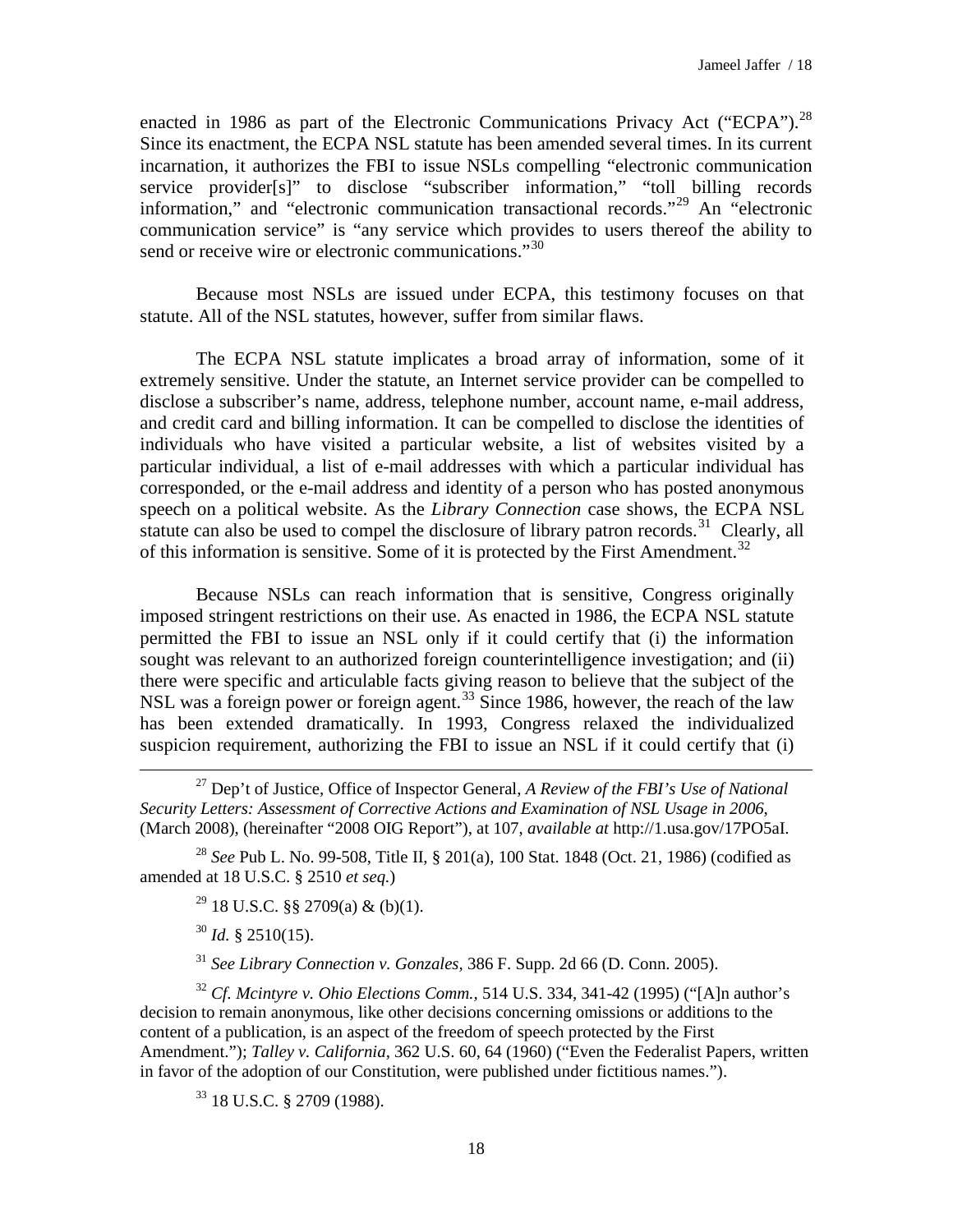the information sought was relevant to an authorized foreign counterintelligence investigation; and (ii) there were specific and articulable facts giving reason to believe that *either* (a) the subject of the NSL was a foreign power or foreign agent, *or* (b) the subject had communicated with a person engaged in international terrorism or with a foreign agent or power "under circumstances giving reason to believe that the communication concerned international terrorism."[34](#page-18-0) In 2001, Congress removed the individualized suspicion requirement altogether and also extended the FBI's authority to issue NSLs in terrorism investigations. In its current form, the NSL statute permits the FBI to issue NSLs upon a certification that the records sought are "relevant to an authorized investigation to protect against international terrorism or clandestine intelligence activities."<sup>[35](#page-18-1)</sup>

The relaxation and then removal of the individualized suspicion requirement has resulted in an exponential increase in the number of NSLs issued each year. According to an audit conducted by the Justice Department's OIG, the FBI's internal database showed that the FBI issued 8,500 NSL requests in 2000, the year before the Patriot Act eliminated the individualized suspicion requirement.<sup>[36](#page-18-2)</sup> By comparison, the FBI issued 39,346 NSL requests in 2003; 56,507 in 2004; 47,221 in 2005; and 49,425 in 2006.<sup>[37](#page-18-3)</sup> These numbers, though high, substantially understate the number of NSL requests actually issued, because the FBI has not kept accurate records of its use of NSLs. The OIG sampled 77 FBI case files and found 22 percent more NSL requests in the case files than were recorded in the FBI's NSL database.<sup>[38](#page-18-4)</sup> Since 2007, the public has had only partial information about the FBI's use of its NSL authorities. Neither the FBI nor the Department of Justice annually publish the total number of NSLs; instead, the Department of Justice reports statistics that omit NSLs concerning non-U.S. persons and NSLs strictly for subscriber information—making a true comparison impossible. These partial statistics indicate that the FBI issued 16,804 NSLs seeking information concerning U.S. persons in 2007; 24,744 in 2008; 14,788 in 2009; 24,287 in 2010; 16,511 in 2011; and 15,229 in 2012.<sup>[39](#page-18-5)</sup>

The statistics and other public information make clear that the executive branch is now using NSLs not only to investigate people who are known or suspected to present threats but also—and indeed principally—to collect information about innocent

<span id="page-18-2"></span><span id="page-18-1"></span><sup>36</sup> *See* Dep't of Justice, Office of Inspector General, *A Review of the Federal Bureau of Investigation's Use of National Security Letters* (March 2007), (hereinafter "2007 OIG Report), at xvi, *available at* http://bit.ly/16woHoY.

<sup>37</sup> *See id.* at xix; 2008 OIG Report at 9.

<sup>38</sup> 2007 OIG Report at 32.

<span id="page-18-0"></span> $\overline{a}$ 

<span id="page-18-5"></span><span id="page-18-4"></span><span id="page-18-3"></span><sup>39</sup> *See* Electronic Privacy Information Center, *Foreign Intelligence Surveillance Act Court Orders 1979-2012*, May 4, 2012, http://bit.ly/cnSWP5 (compiling NSL statistics); Kim Zetter, *Federal Judge Finds National Security Letters Unconstitutional, Bans Them*, Wired, Mar. 15, 2013, http://bit.ly/YzEtgG (same).

<sup>34</sup> Pub. L. 103-142, 107 Stat. 1491 (Nov. 17, 1993).

 $35$  18 U.S.C. § 2709(a) & (b)(1) (2006).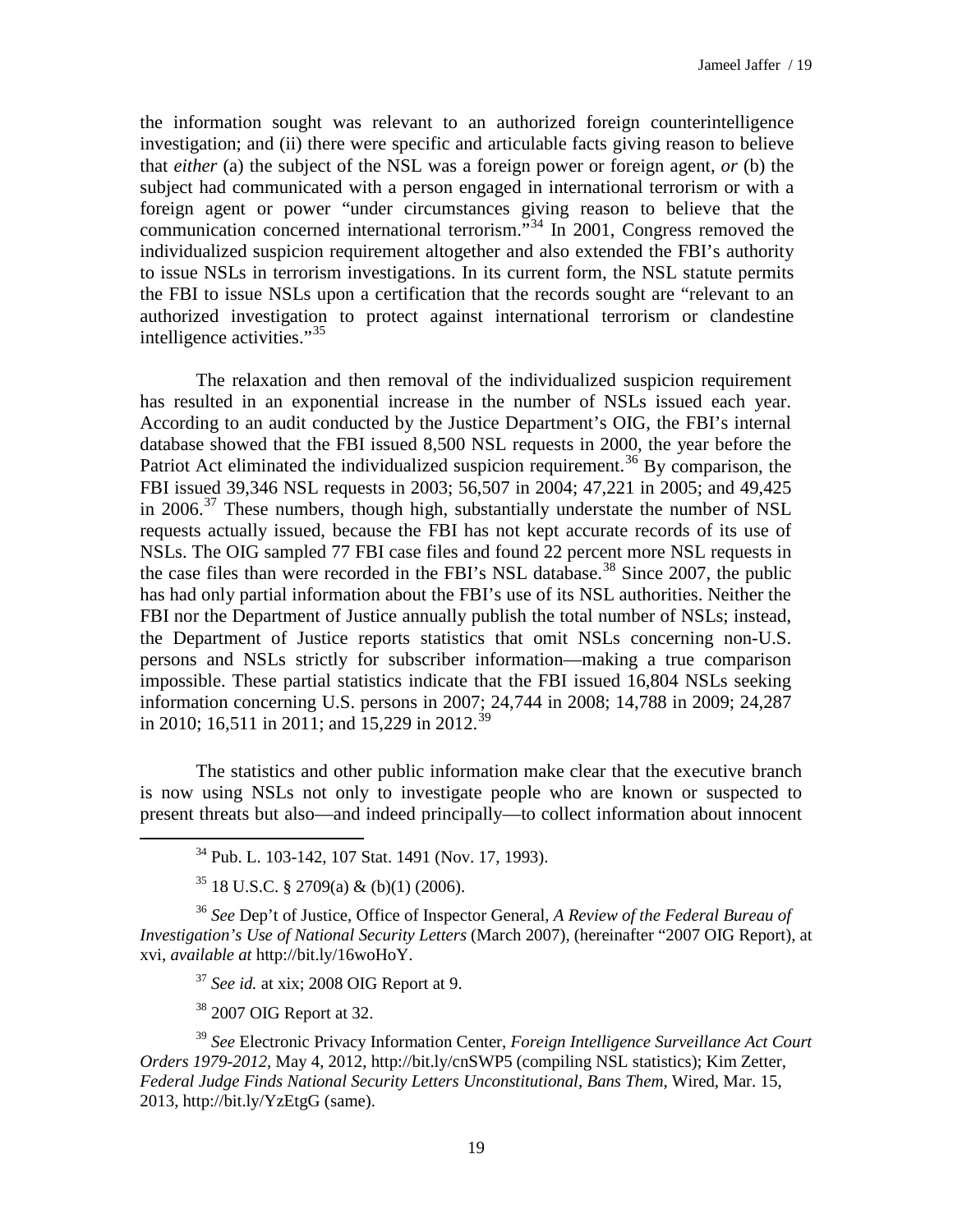people.[40](#page-19-0) News reports indicate that the FBI has used NSLs "to obtain data not only on individuals it saw as targets but also details on their 'community of interest'—the network of people that the target was in contact with."<sup>[41](#page-19-1)</sup> Some of the FBI's investigations appear to be nothing more than fishing expeditions. In two cases brought the ACLU, the FBI has abandoned its demand for information after the NSL recipient filed suit; that is, the FBI withdrew the NSL rather than try to defend the NSL to a judge.<sup>[42](#page-19-2)</sup> The agency's willingness to abandon NSLs that are challenged in court raises obvious questions about the agency's need for the information in the first place.

The ACLU believes that the current NSL statutes do not appropriately safeguard the privacy of innocent people. Congress should narrow the NSL authorities that allow the FBI to demand information about individuals who are not the targets of any investigation.

# **b. The NSL statutes allow the FBI to impose gag orders without meaningful judicial review**

A second problem with the NSL statutes is that they empower executive agencies to impose gag orders that are not subject to meaningful judicial review.<sup>[43](#page-19-3)</sup> Until 2006, the ECPA NSL statute categorically prohibited NSL recipients from disclosing to any person that the FBI had sought or obtained information from them. [44](#page-19-4) Congress amended the statute, however, after a federal district court found it unconstitutional.<sup>[45](#page-19-5)</sup> Unfortunately, the amendments made in 2006, while addressing some problems with the statute, made the gag provisions even more oppressive. The new statute permits the FBI to decide on a case-by-case basis whether to impose gag orders on NSL recipients but strictly confines the ability of NSL recipients to challenge such orders in court.

As amended, the NSL statute authorizes the Director of the FBI or his designee (including a Special Agent in Charge of a Bureau field office) to impose a gag order on

<span id="page-19-0"></span><sup>&</sup>lt;sup>40</sup> The statistics also make clear that the FBI is increasingly using NSLs to seek information about U.S. persons. The percentage of NSL requests generated from investigations of U.S. persons increased from approximately 39 percent of NSL requests in 2003 to approximately 57 percent in 2006. 2008 OIG Report at 9.

<span id="page-19-1"></span><sup>41</sup> Eric Lichtblau, *F.B.I. Data Mining Reached Beyond Initial Targets,* N.Y. Times, Sept. 9, 2007; *see also* Barton Gellman, *The FBI's Secret Scrutiny: In Hunt for Terrorists, Bureau Examines Records of Ordinary Americans,* Wash. Post, Nov. 6, 2005 (reporting that the FBI apparently used NSLs to collect information about "close to a million" people who had visited Las Vegas).

<span id="page-19-5"></span><span id="page-19-4"></span><span id="page-19-3"></span><span id="page-19-2"></span><sup>42</sup> *See generally Doe v. Mukasey*, 549 F.3d 861 (2d. Cir. 2008); *Library Connection v. Gonzales,* 386 F. Supp. 2d 66 (D. Conn. 2005).

<sup>&</sup>lt;sup>43</sup> All of the NSL statutes authorize the imposition of such gag orders.

<sup>44</sup> 18 U.S.C. § 2709 (2005).

<sup>45</sup> *Doe v. Ashcroft,* 334 F. Supp. 2d 471 (S.D.N.Y. 2004).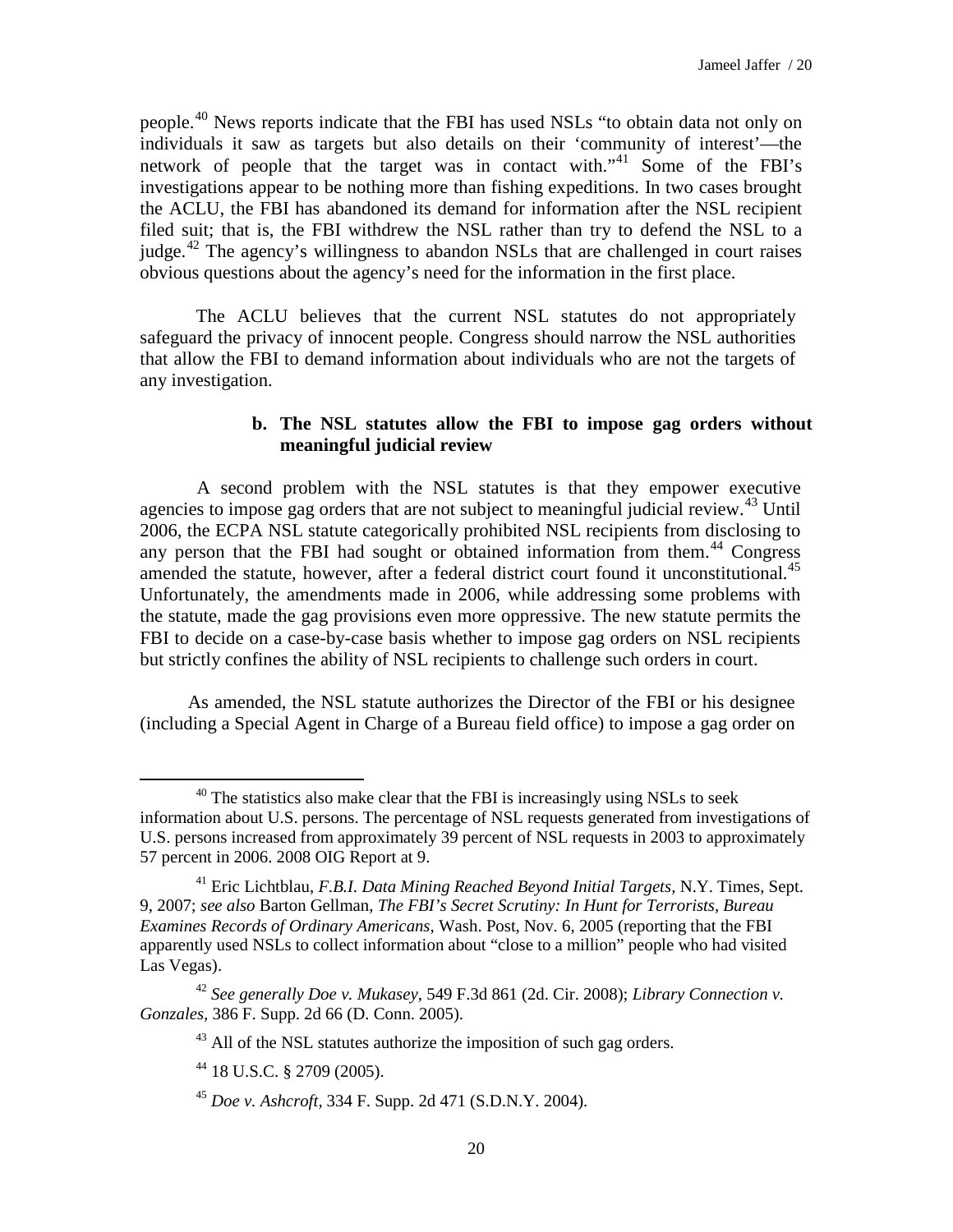any person or entity served with an NSL.<sup>[46](#page-20-0)</sup> To impose such an order, the Director or his designee must "certify" that, absent the non-disclosure obligation, "there may result a danger to the national security of the United States, interference with a criminal, counterterrorism, or counterintelligence investigation, interference with diplomatic relations, or danger to the life or physical safety of any person."<sup>[47](#page-20-1)</sup> If the Director of the FBI or his designee so certifies, the recipient of the NSL is prohibited from "disclos[ing] to any person (other than those to whom such disclosure is necessary to comply with the request or an attorney to obtain legal advice or legal assistance with respect to the request) that the [FBI] has sought or obtained access to information or records under [the NSL statute]."<sup>[48](#page-20-2)</sup> Gag orders imposed under the NSL statute are imposed by the FBI unilaterally, without prior judicial review. While the statute requires a "certification" that the gag is necessary, the certification is not examined by anyone outside the executive branch. No judge considers, before the gag order is imposed, whether secrecy is necessary or whether the gag order is narrowly tailored.

The gag provisions permit the recipient of an NSL to petition a court "for an order modifying or setting aside a nondisclosure requirement."<sup>[49](#page-20-3)</sup> However, in the case of a petition filed "within one year of the request for records," the reviewing court may modify or set aside the nondisclosure requirement only if it finds that there is "no reason to believe that disclosure may endanger the national security of the United States, interfere with a criminal, counterterrorism, or counterintelligence investigation, interfere with diplomatic relations, or endanger the life or physical safety of any person."[50](#page-20-4) Moreover, if a designated senior government official "certifies that disclosure may endanger the national security of the United States or interfere with diplomatic relations," the certification must be "treated as conclusive unless the court finds that the certification was made in bad faith."*[51](#page-20-5)*

In December 2008, the Second Circuit issued a decision construing the NSL statute (1) to permit a nondisclosure requirement only when senior FBI officials certify that disclosure may result in an enumerated harm that is related to "an authorized investigation to protect against international terrorism or clandestine intelligence

 $46$  18 U.S.C. § 2709(c). <sup>47</sup> *Id.* § 2709(c)(1). <sup>48</sup> *Id.* <sup>49</sup> *Id.* § 3511(b)(l).  $^{50}$  *Id.* § 3511(b)(2).

<span id="page-20-2"></span><span id="page-20-1"></span><span id="page-20-0"></span> $\overline{a}$ 

<span id="page-20-5"></span><span id="page-20-4"></span><span id="page-20-3"></span> $1/2$ <sup>51</sup> *Id*. In the case of a petition filed under § 3511(b)(1) "one year or more after the request for records," the FBI Director or his designee must either terminate the non-disclosure obligation within 90 days or recertify that disclosure may result in one of the enumerated harms. *Id.*  § 3511(b)(3). If the FBI recertifies that disclosure may be harmful, however, the reviewing court is required to apply the same extraordinarily deferential standard it is required to apply to petitions filed within one year. *Id.* If the recertification is made by a designated senior official, the certification must be "treated as conclusive unless the court finds that the recertification was made in bad faith." *Id.*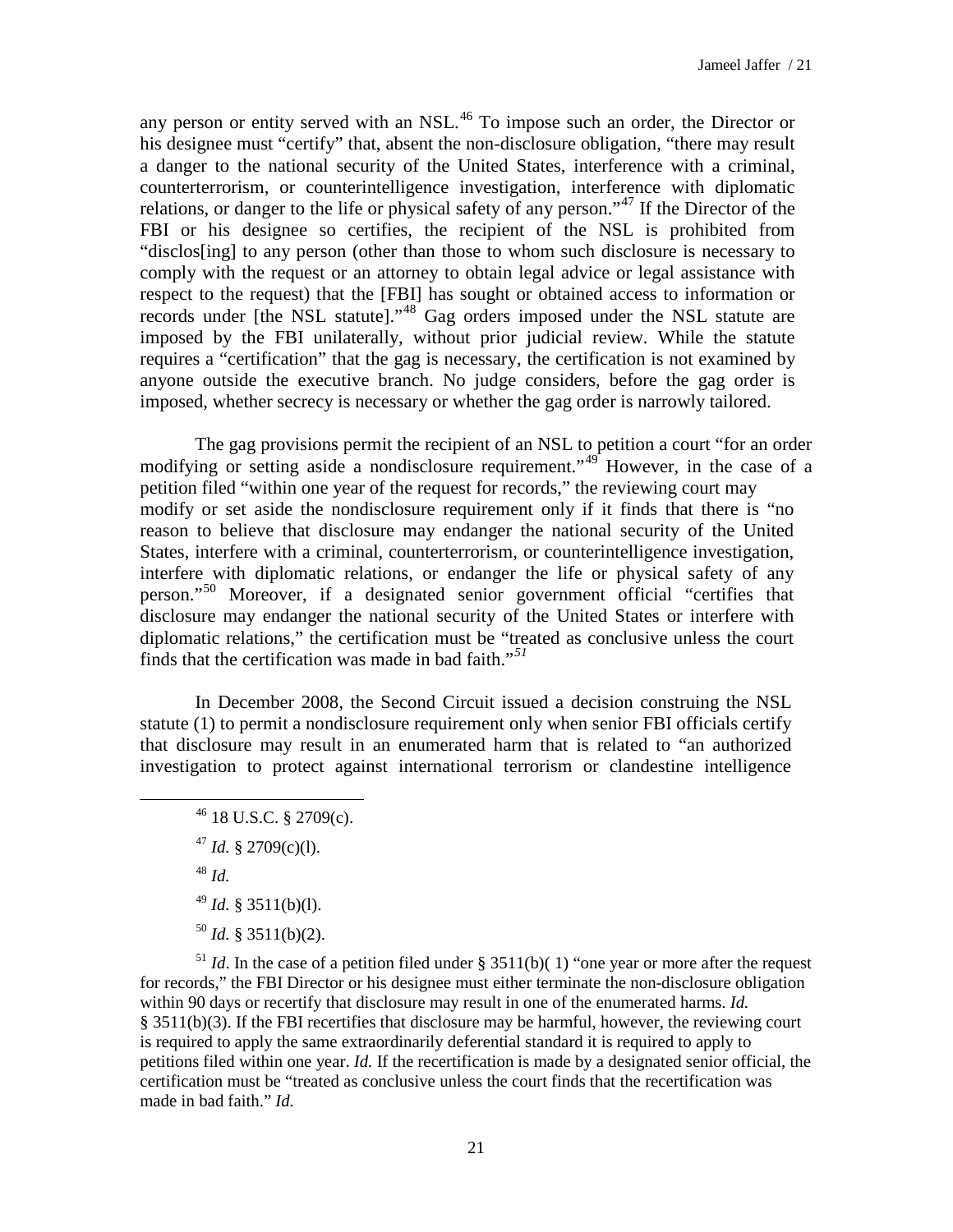activities"; (2) to place on the government the burden of showing that a good reason exists to expect that disclosure of receipt of an NSL will risk an enumerated harm; and (3) to require the government, in attempting to satisfy that burden, to adequately demonstrate that disclosure in a particular case may result in an enumerated harm.<sup>[52](#page-21-0)</sup> The court also invalidated the subsection of the NSL statute that directs the courts to treat as conclusive executive officials' certifications that disclosure of information may endanger the national security of the United States or interfere with diplomatic relations.<sup>[53](#page-21-1)</sup>

In addition, the Second Circuit ruled that the NSL statute is unconstitutional to the extent that it imposes a non-disclosure requirement on NSL recipients without placing on the government the burden of initiating judicial review of that requirement.<sup>[54](#page-21-2)</sup> The court held that this deficiency, however, could be addressed by the adoption of a "reciprocal notice" policy.[55](#page-21-3) Under this policy, the FBI must inform NSL recipients of their right to challenge gag orders. If a recipient indicates its intent to do so, the FBI must initiate court proceedings to establish—before a judge—that the gag order is necessary and consistent with the First Amendment. [56](#page-21-4)

Consistent with these judicial rulings, the ACLU supports congressional efforts to ensure that "gag orders" associated with national security letters and other surveillance directives are limited in scope, limited in duration, and imposed only when necessary.

# **V. Summary of recommendations**

For the reasons above, Congress should amend relevant provisions of FISA to prohibit suspicionless, "dragnet" monitoring or tracking of Americans' communications. Amendments of this kind should be made to the FISA Amendments Act, to FISA's socalled "business records" provision, and to the national security letter authorities.

Congress should also end the unnecessary and corrosive secrecy that has obstructed congressional and public oversight. It should require the publication of FISC opinions insofar as they evaluate the meaning, scope, or constitutionality of the foreignintelligence laws. It should require the government to publish basic statistical information

<span id="page-21-1"></span><span id="page-21-0"></span> $\overline{a}$ 

<sup>54</sup> *Id.*

<sup>55</sup> *See id.*

<span id="page-21-4"></span><span id="page-21-3"></span><span id="page-21-2"></span><sup>56</sup> A district court in the Northern District of California recently issued a similar decision, finding that the nondisclosure provision of 18 U.S.C. § 2709(c) violates the First Amendment and that 18 U.S.C. § 3511(b)(2) and (b)(3) violate the First Amendment and separation of powers principles. *In re Nat'l Sec. Letter*, No. C 11-02173 SI, 2013 WL 1095417 (N.D. Cal. Mar. 14, 2013). The court enjoined the government from issuing NSLs under section 2709 or from enforcing the nondisclosure provision in that or any other case. *Id.*

<sup>52</sup> *Doe v. Mukasey*, 549 F.3d 861, 883 (2d. Cir. 2008).

<sup>53</sup> *Id.*